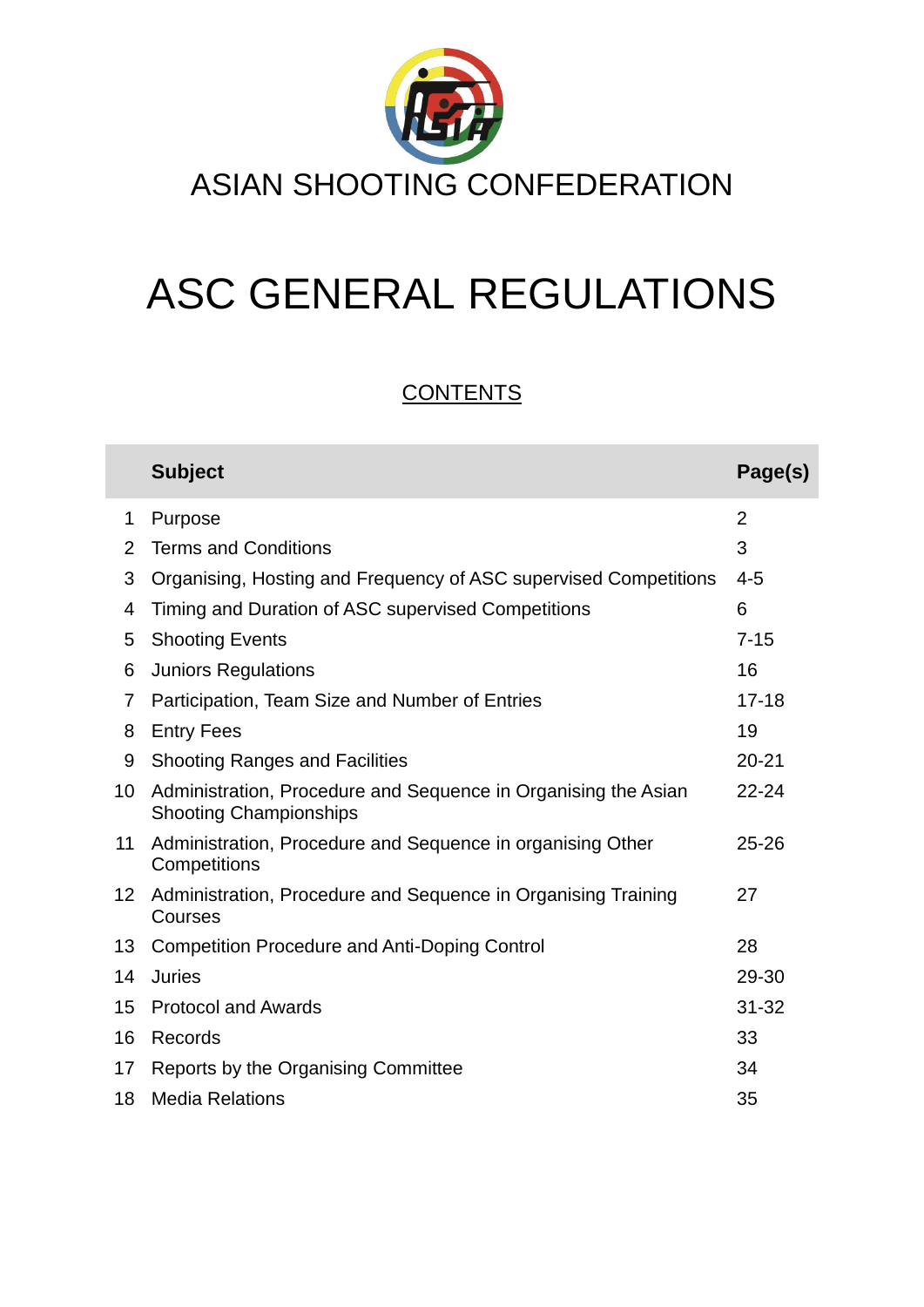## **1 PURPOSE**

The General Regulations of the Asian Shooting Confederation (hereinafter referred to as ASC) govern all Asian official shooting sports championships and other major shooting competitions in Asia, in full conformity with rules of the International Shooting Sport Federation (hereinafter referred to as the ISSF).

Member Federations are encouraged to support major Paralympic shooting competitions and associated activities organised under the rules of the International Paralympic Committee (IPC) and the Asian Paralympic Committee (APC).

These General Regulations underpin organisational, technical and administrative conditions, and the programme of the Asian Shooting Championships.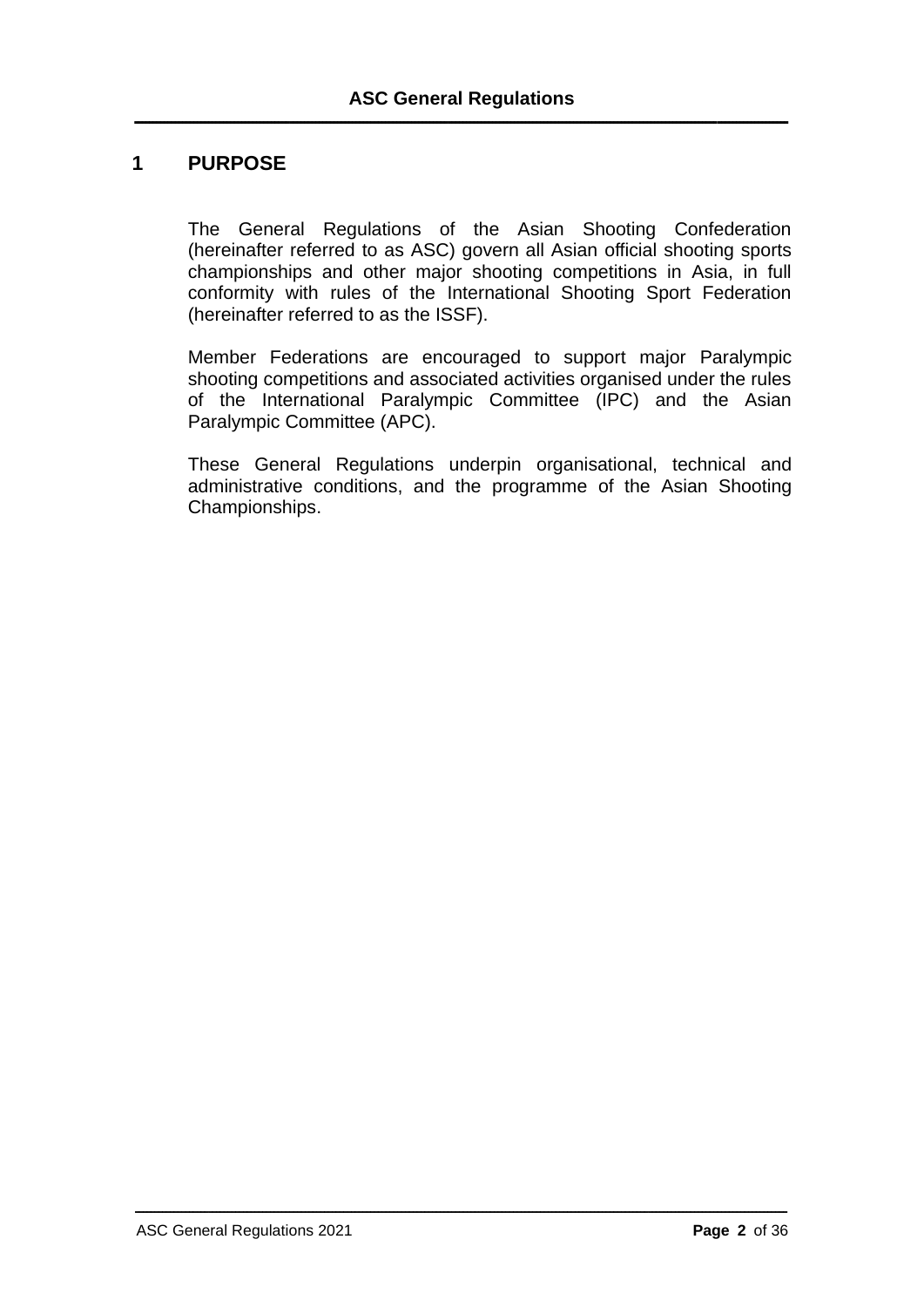# **2 TERMS AND CONDITIONS**

- 2.1 Only ASC Member Federations are entitled to participate in the Asian Shooting Championships. Other Member Federations of the ISSF may participate in the Asian Shooting Championships only with special permission by the ASC.
- 2.2 All Member Federations participating in the Asian Shooting Championships or other competition acknowledged or supervised by the ASC must abide by these General Regulations.
- 2.3 Member Federations should always refer to the ASC as the only official link with the ISSF in all matters relating to any ASC supervised competition and ASC recognised shooting event, training courses and Asian records.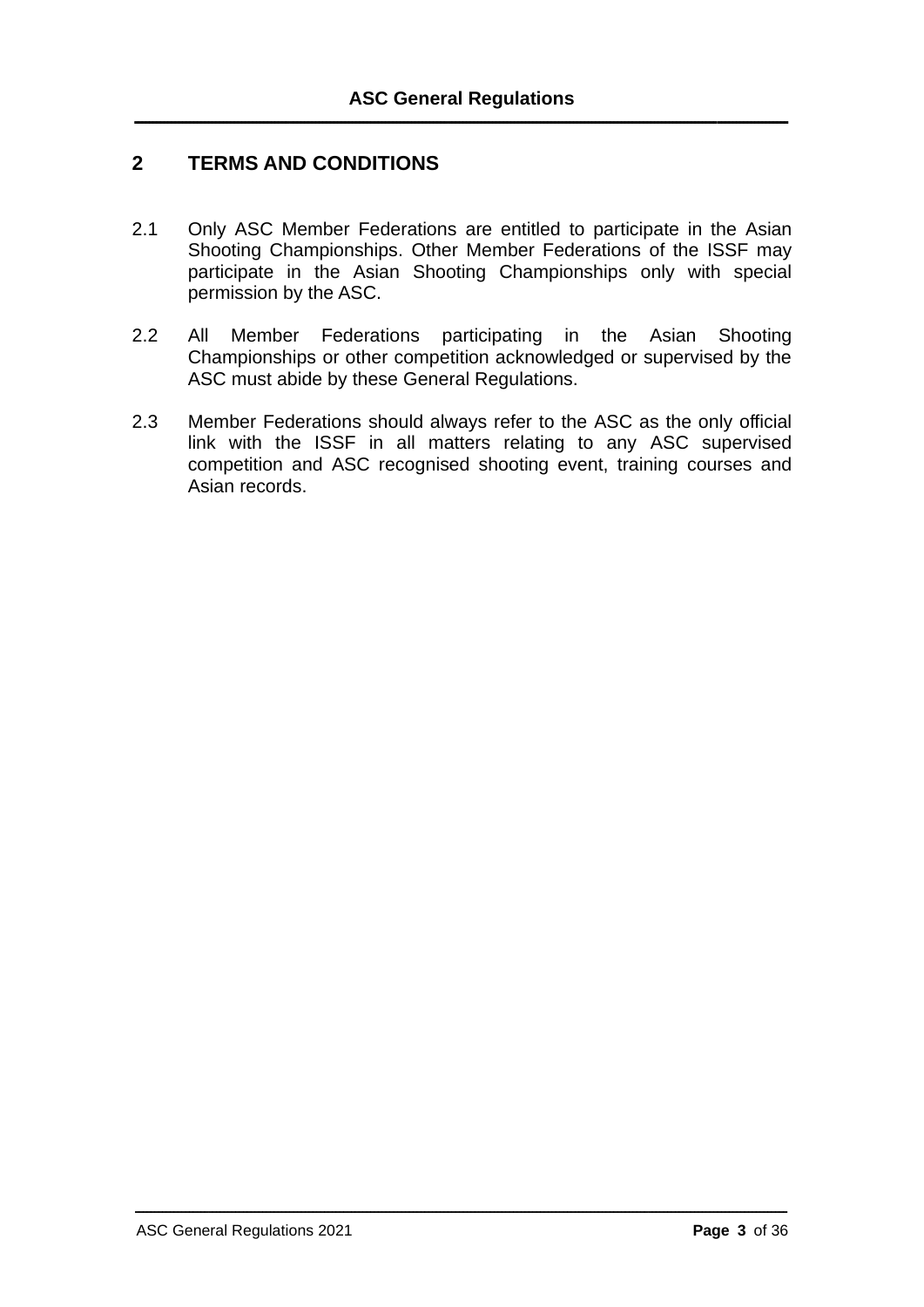#### **3 ORGANISING, HOSTING AND FREQUENCY OF ASC SUPERVISED COMPETITIONS**

- 3.1 The ASC is responsible for conducting, directing or supervising:
	- The Asian Shooting Championships.
	- Shooting events at the Asian Games.
	- Regional shooting competitions in Asia.
	- Any ASC organized or ASC supervised Championships or Competitions (eg. Asian Shotgun, Air Gun, Running Target… etc)
- 3.2 The ASC Executive Committee chooses hosting countries of ASC various championships through postal ballot in case it is not possible to hold ASC Executive Committee meeting for any reason.
- 3.3 The ASC Executive Committee examines and approves programmes and detailed procedures of championships and other competitions.
- 3.4 The Asian Shooting Championships are held at least once every two (2) years for all events. Olympic quotas may be split and distributed in more than one championship according to the frequency of Asian Shooting Championships and subject to ISSF approval.
- 3.5 Member Federations willing to host the Asian Shooting Championships must submit an application to the ASC that includes:
- 3.5.1 An official statement from the respective National Olympic Committee or competent government agency indicating the support given to the organization of the Championships.
- 3.5.2 A statement that all requirements of the ASC Constitution, of these General Regulations and of the ISSF rules will be strictly observed.
- 3.5.3 A statement that all ASC Member Federations will be invited and that all participants and officials would obtain the necessary entry visa if required.
- 3.5.4 A description of the existing or proposed shooting ranges and other necessary facilities, which must meet all relevant ISSF requirements. For shotgun events, information must include whether the ranges are certified as approved for shooting with lead pellets only or for pellets of any alternative material.
- 3.5.5 Complete information regarding the proposed organization of the Championships, range capacity, range facilities, transportation to and from ranges, and any other relevant information. Bus transport schedules must provide a possibility for shooters and technical staff to commute easily and often between hotel accommodations and the ranges.
- 3.5.6 A statement listing the events proposed for inclusion in the programme.
- 3.5.7 A statement assuring that the maximum prices indicated for board and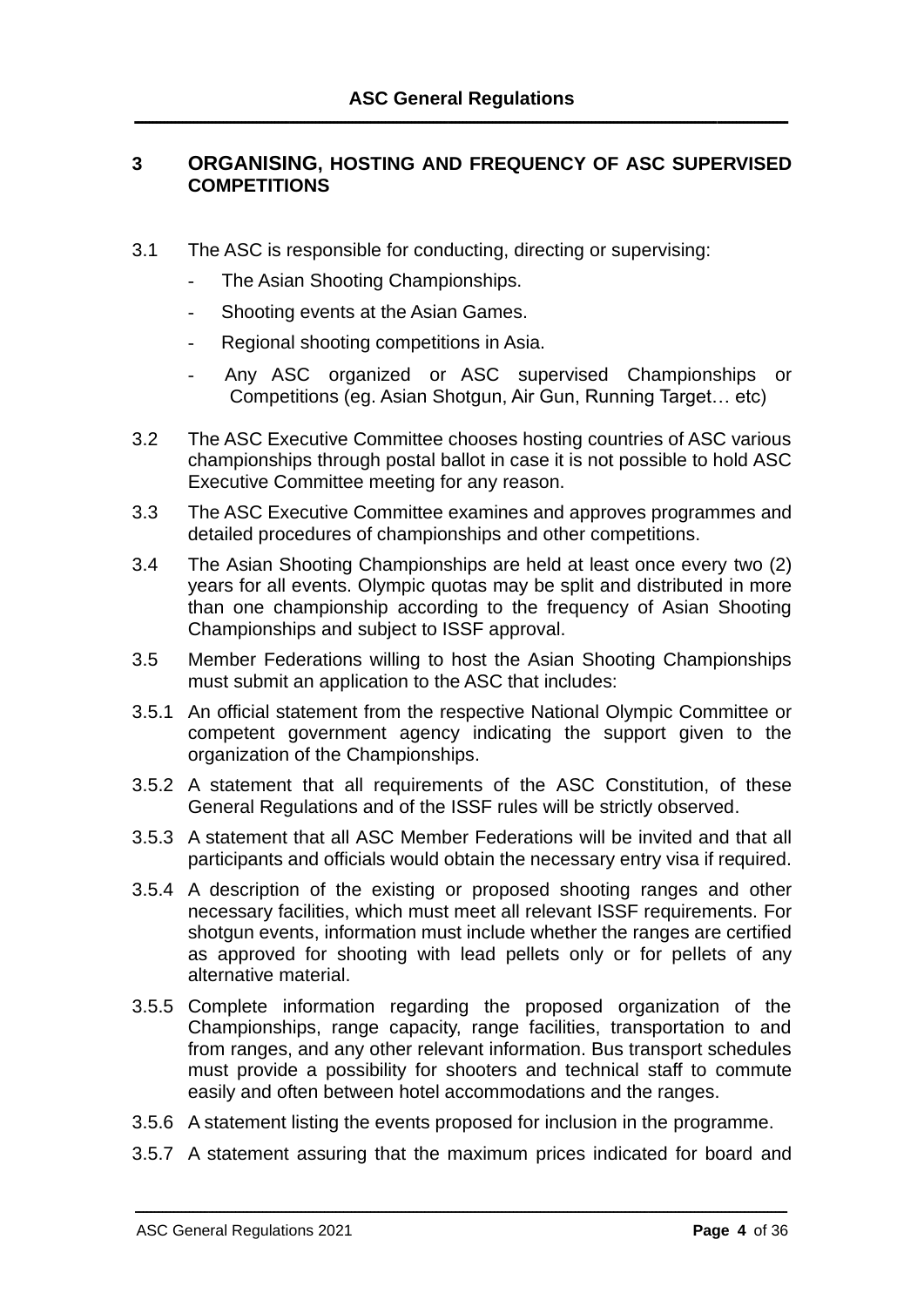lodging will not be exceeded.

- 3.6 If for any reason a chosen host country should become unable to organize the Championships or part(s) of the proposed events, the ASC Executive Committee may approve another country or countries as the organizer(s) of the whole Championships or part(s) thereof.
- 3.6.1 Withdrawal from hosting the Asian Shooting Championships is possible only with the approval of the ASC Executive Committee not later than fifteen (15) months before the Championships.
- 3.6.2 Unapproved or late withdrawal is subject to assessment of a fine or suspension from ASC membership or suspension from participating at ASC supervised competitions for a certain time decided by the ASC Executive Committee.
- 3.6.3 If no application for hosting the Asian Shooting Championships is received, the ASC Executive Committee may select any ASC Member Federation as organizer. If this is not possible, the ASC Executive Committee is authorized to cancel that particular round of the Championships.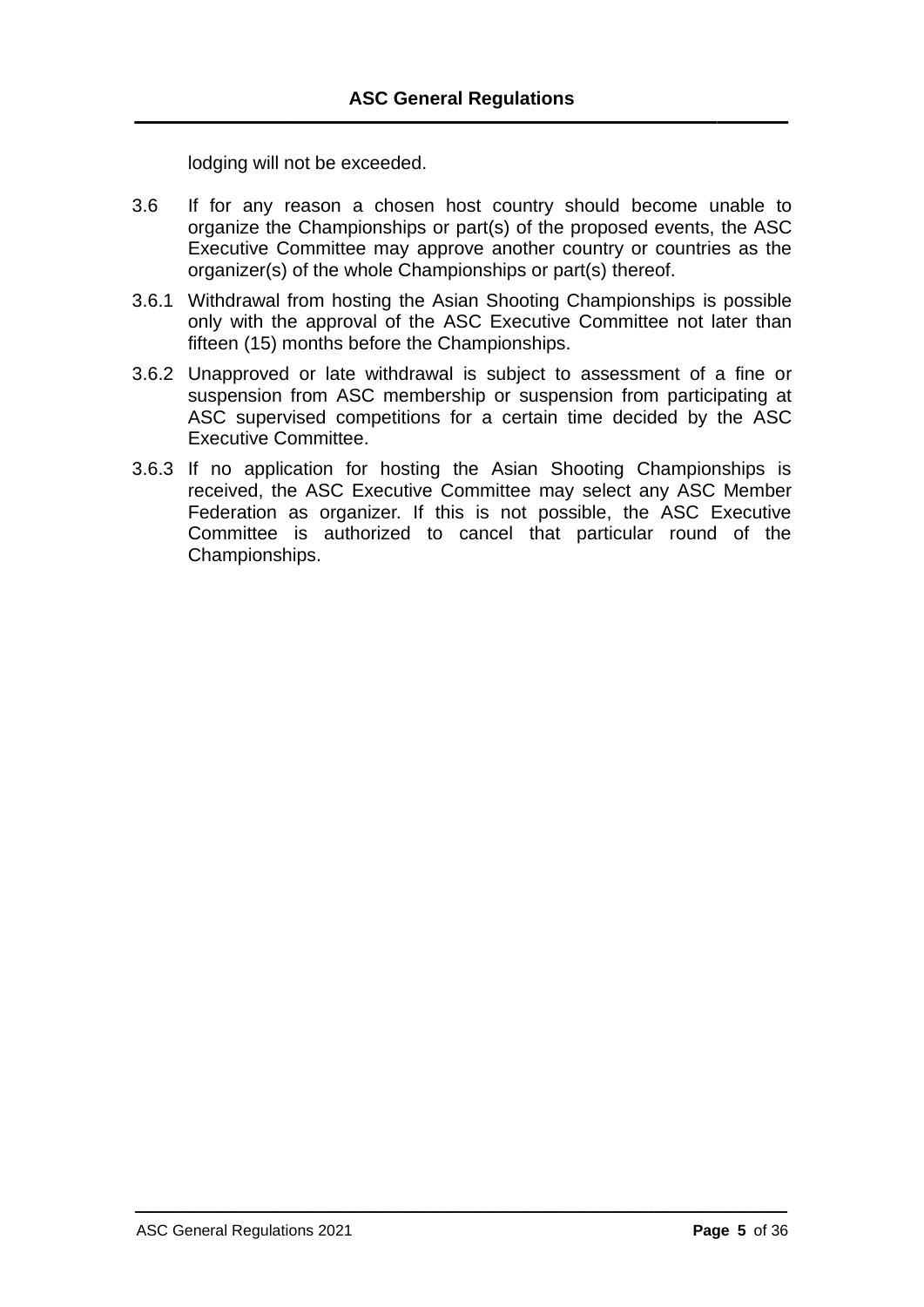# **4 TIMING AND DURATION OF ASC SUPERVISED COMPETITIONS**

- 4.1 For any separate events of the Asian Shooting Championships or other ASC competitions, the ASC determines time and duration of such Championships or competitions in cooperation with the hosting country.
- 4.1.1 Asian Shooting Championships preferably be organized after the ISSF Olympic Quota Distribution program in ISSF Championships and prior to the Olympic Games.
- 4.2 Duration of all mandatory events of the Asian Shooting Championships, including one (1) official training day and the opening and closing ceremonies, must not exceed fourteen (14) days. At the option of the Organising Committee, shooting ranges may be opened for additional training days before the official training starts.
- 4.2.1 Duration of the Asian Shooting Championships may be extended to a maximum of sixteen (16) days upon the approval of the ASC.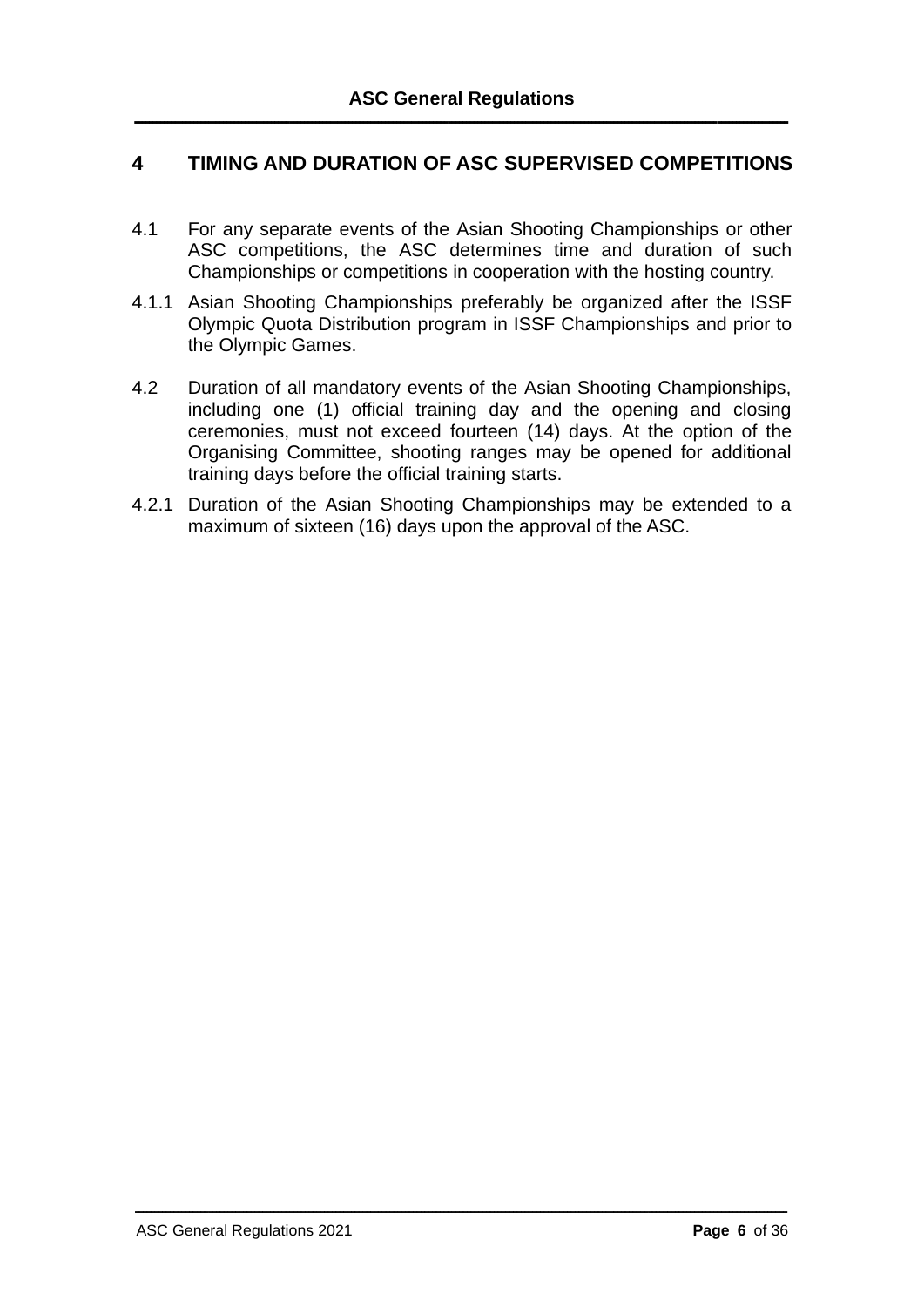# **SHOOTING EVENTS**

- 5.1 Events recognised by the ASC are:
- 5.1.1 Men's Individual and Team Events

| $\mathbf{1}$    | 300m Rifle 3 Positions Men                    | 3x40 shots kneeling, prone, standing |  |  |
|-----------------|-----------------------------------------------|--------------------------------------|--|--|
| $\overline{2}$  | 300m Rifle Prone Men                          | 60 shots                             |  |  |
| 3               | 300m Standard Rifle 3<br><b>Positions Men</b> | 3x20 shots kneeling, prone, standing |  |  |
| 4               | 50m Rifle 3 Positions Men                     | 3x20 shots kneeling, prone, standing |  |  |
| 5               | 50m Rifle 3 Positions Team<br>Men             | As ASC and ISSF Rule                 |  |  |
| 6               | 50m Rifle Prone Men                           | 60 shots                             |  |  |
| 7               | 10m Air Rifle Men                             | 60 shots                             |  |  |
| 8               | 10m Air Rifle Team Men                        | As ASC and ISSF Rule                 |  |  |
| 9               | 50m Pistol Men                                | 60 shots                             |  |  |
| 10 <sup>°</sup> | 25m Rapid Fire Pistol Men                     | 60 shots                             |  |  |
| 11              | 25m Rapid Fire Pistol Team<br>Men             | As ASC and ISSF Rule                 |  |  |
| 12              | 25m Center Fire Pistol Men                    | 30+30 shots                          |  |  |
| 13              | 25m Standard Pistol Men                       | 3x20 shots                           |  |  |
| 14              | 10m Air Pistol Men                            | 60 shots                             |  |  |
| 15              | 10m Air Pistol Team Men                       | As ASC and ISSF Rule                 |  |  |
| 16              | <b>Trap Men</b>                               | 125 targets                          |  |  |
| 17              | Trap Team Men                                 | As ASC and ISSF Rule                 |  |  |
| 18              | Double Trap Men                               | 150 targets                          |  |  |
| 19              | <b>Skeet Men</b>                              | 125 targets                          |  |  |
| 20              | <b>Skeet Team Men</b>                         | As ASC and ISSF Rule                 |  |  |
| 21              | 50m Running Target Men                        | 30 shots slow runs, 30 shots fast    |  |  |
|                 |                                               | runs                                 |  |  |
| 22              | 50m Running Target Mixed<br>Men               | 40 shots mixed runs                  |  |  |
| 23              | 10m Running Target Men                        | 30 shots slow runs, 30 shots fast    |  |  |
|                 |                                               | runs                                 |  |  |
| 24              | 10m Running Target Mixed<br>Men               | 40 shots mixed runs                  |  |  |
| 25              | <b>Target Sprint</b>                          | As ISSF Rule                         |  |  |

## 5.1.2 Women's Individual and team events

|               | 1 300m Rifle 3 Positions<br>Women | 3x40 shots kneeling, prone, standing |
|---------------|-----------------------------------|--------------------------------------|
| $\mathcal{P}$ | 300m Rifle Prone Women            | 60 shots                             |
| 3             | 50m Rifle 3 Positions<br>Women    | 3x20 shots kneeling, prone, standing |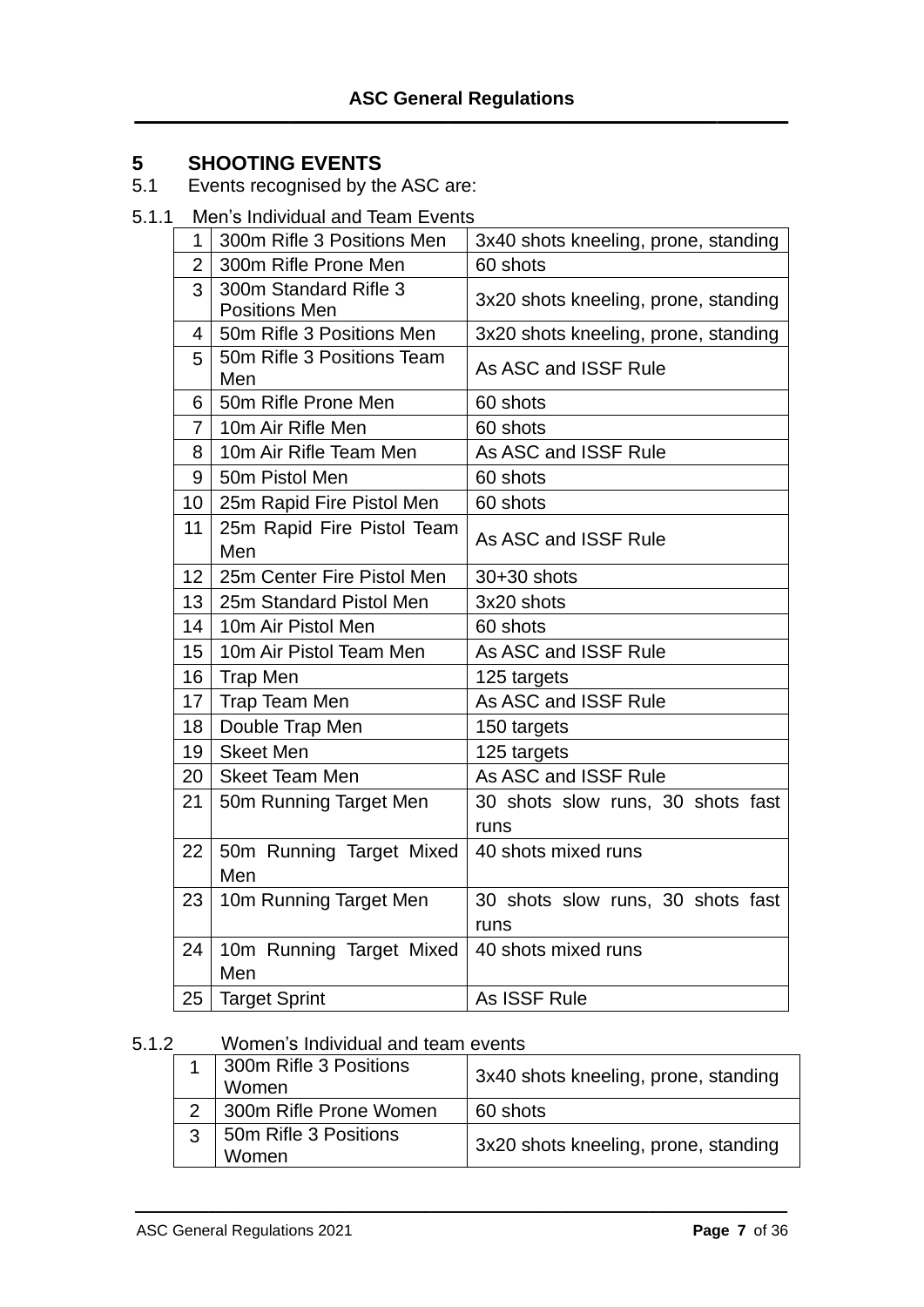| 4  | 50m Rifle 3 Positions Team<br>Women | As ASC and ISSF Rule                   |
|----|-------------------------------------|----------------------------------------|
| 5  | 50m Rifle Prone Women               | 60 shots                               |
| 6  | 10m Air Rifle Women                 | 60 shots                               |
| 7  | 10m Air Rifle Team Women            | As ASC and ISSF Rule                   |
| 8  | 25m Pistol Women                    | 30+30 shots                            |
| 9  | 25m Pistol Team Women               | As ASC and ISSF Rule                   |
| 10 | 10m Air Pistol Women                | 60 shots                               |
| 11 | 10m Air Pistol Team Women           | As ASC and ISSF Rule                   |
| 12 | <b>Trap Women</b>                   | 125 Target                             |
| 13 | <b>Trap Team Women</b>              | As ASC and ISSF Rule                   |
| 14 | Double Trap Women                   | 150 Target                             |
| 15 | <b>Skeet Women</b>                  | 125 Target                             |
| 16 | <b>Skeet Team Women</b>             | As ASC and ISSF Rule                   |
| 17 | 10m Running Target                  | 30 shots slow runs, 30 shots fast runs |
|    |                                     |                                        |
|    | Women                               |                                        |
| 18 | 10m Running Target Mixed            |                                        |
|    | Women                               | 40 shots mixed runs                    |
| 19 | 50m Running Target                  | 30 shots slow runs, 30 shots fast runs |
|    | Women                               |                                        |
| 20 | 50m Running Target Mixed            | 40 shots mixed runs                    |
|    | Women                               |                                        |

5.1.3 Mixed Team Events:

Mixed Team events are for teams with two members one man and one woman.

| 1.             | 10m Air Rifle Mixed Team     | As ISSF Rule |  |  |
|----------------|------------------------------|--------------|--|--|
| $\overline{2}$ | 50m Rifle 3 Positions Mixed  | As ISSF Rule |  |  |
|                | Team                         |              |  |  |
| 3              | 50m Rifle Prone Mixed Team   | As ISSF Rule |  |  |
|                | 300m Rifle 3 Positions Mixed |              |  |  |
| 4              | Team                         | As ISSF Rule |  |  |
| 5              | 300m Rifle Prone Mixed Team  | As ISSF Rule |  |  |
| 6              | 10m Air Pistol Mixed Team    | As ISSF Rule |  |  |
| 7              | 25m Rapid Fire Pistol Mixed  | As ISSF Rule |  |  |
|                | Team                         |              |  |  |
| 8              | 50m Pistol Mixed Team        | As ISSF Rule |  |  |
| 9              | <b>Trap Mixed Team</b>       | As ISSF Rule |  |  |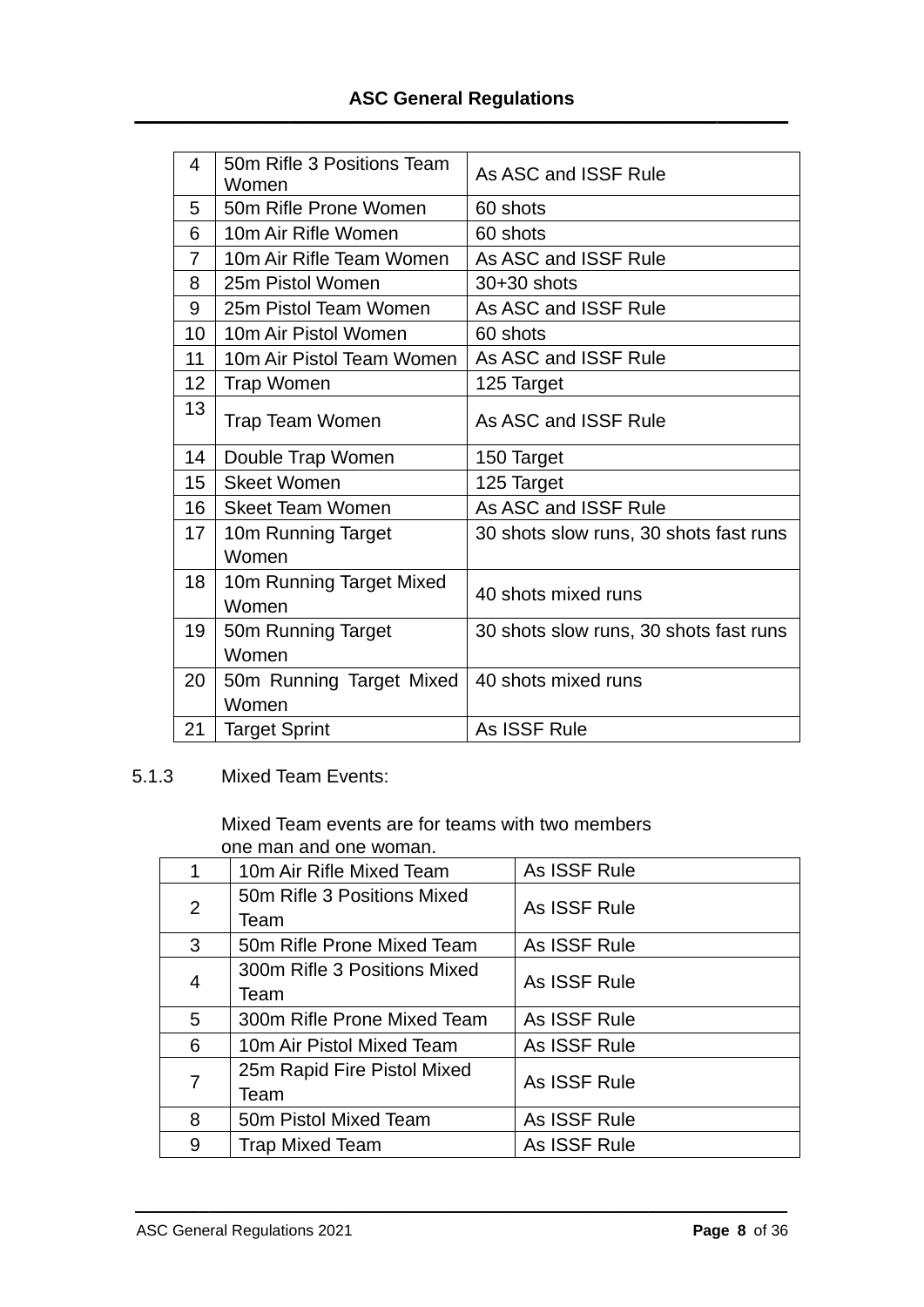| Skeet Mixed Team | As ISSF Rule |
|------------------|--------------|
|                  |              |

# 5.1.4 Junior Men's Individual and Team events

| 1              | 50m Rifle 3 Positions Junior<br>Men             | 3x20 shots kneeling, prone, standing   |
|----------------|-------------------------------------------------|----------------------------------------|
| $\overline{2}$ | 50m Rifle 3 Positions Team<br><b>Junior Men</b> | As ASC and ISSF Rule                   |
| 3              | 50m Rifle Prone Junior Men                      | 60 shots                               |
| 4              | 10m Air Rifle Junior Men                        | 60 shots                               |
| 5              | 10m Air Rifle Team Junior<br>Men                | As ASC and ISSF Rule                   |
| 6              | 50m Pistol Junior Men                           | 60 shots                               |
| $\overline{7}$ | 25m Rapid Fire Pistol Junior<br>Men             | 60 shots                               |
| 8              | 25m Rapid Fire Pistol Team<br>Junior Men        | As ASC and ISSF Rule                   |
| 9              | 25m Pistol Junior Men                           | $30+30$ shots                          |
| 10             | 25m Standard Pistol Junior<br>Men               | 3x20 shots                             |
| 11             | 10m Air Pistol Junior Men                       | 60 shots                               |
| 12             | 10m Air Pistol Team Junior<br>Men               | As ASC and ISSF Rule                   |
| 13             | <b>Trap Junior Men</b>                          | 125 targets                            |
| 14             | Trap Team Junior Men                            | As ASC and ISSF Rule                   |
| 15             | Double Trap Junior Men                          | 150 targets                            |
| 16             | <b>Skeet Junior Men</b>                         | 125 targets                            |
| 17             | <b>Skeet Team Junior Men</b>                    | As ASC and ISSF Rule                   |
| 18             | 50m Running Target Junior<br>Men                | 30 shots slow runs, 30 shots fast runs |
| 19             | 50m Running Target Mixed<br><b>Junior Men</b>   | 40 shots mixed runs                    |
| 20             | 10m Running Target Junior<br>Men                | 30 shots slow runs, 30 shots fast runs |
| 21             | 10m Running Target Mixed<br>Junior Men          | 40 shots mixed runs                    |
| 22             | <b>Target Sprint</b>                            | As ISSF Rule                           |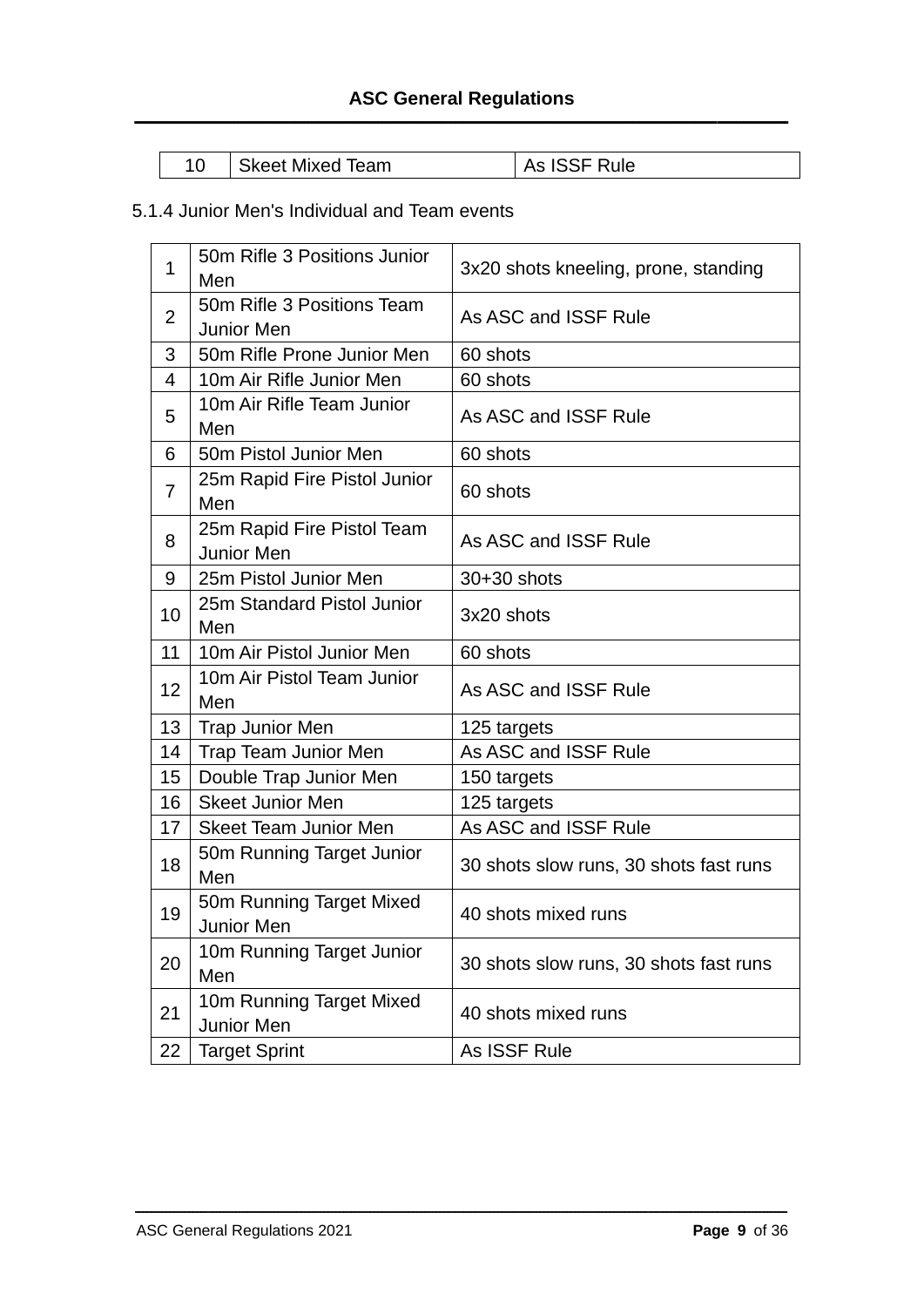| 1              | 50m Rifle 3 Positions Junior<br>Women      | 3x20 shots kneeling, prone, standing   |
|----------------|--------------------------------------------|----------------------------------------|
| $\overline{2}$ | 50m Rifle 3 Positions Team<br>Junior Women | As ASC and ISSF Rule                   |
| 3              | 50m Rifle Prone Junior<br>Women            | 60 shots                               |
| 4              | 10m Air Rifle Junior Women                 | 60 shots                               |
| 5              | 10m Air Rifle Team Junior<br>Women         | As ASC and ISSF Rule                   |
| 6              | 25m Pistol Junior Women                    | 30+30 shots                            |
| $\overline{7}$ | 25m Pistol Team Junior<br>Women            | As ASC and ISSF Rule                   |
| 8              | 10m Air Pistol Junior Women                | 60 shots                               |
| 9              | 10m Air Pistol Team Junior<br>Women        | As ASC and ISSF Rule                   |
| 10             | <b>Trap Junior Women</b>                   | 125 targets                            |
| 11             | <b>Trap Team Junior Women</b>              | As ASC and ISSF Rule                   |
| 12             | Double Trap Junior Women                   | 150 targets                            |
| 13             | <b>Skeet Junior Women</b>                  | 125 targets                            |
| 14             | <b>Skeet Team Junior Women</b>             | As ASC and ISSF Rule                   |
| 15             | 10m Running Target Junior<br>Women         | 30 shots slow runs, 30 shots fast runs |
| 16             | 10m Running Target Mixed                   | 40 shots mixed runs                    |
| 17             | <b>Target Sprint</b>                       | As ISSF Rule                           |

|  | 5.1.5 Junior Women's Individual and Team Events |  |  |
|--|-------------------------------------------------|--|--|
|  |                                                 |  |  |

5.1.6 Mixed Team Junior Events: Mixed Team Junior events are for teams with two members, one man junior and one woman junior.

| 10m Air Rifle Mixed Team Junior            | As ISSF Rule |
|--------------------------------------------|--------------|
| 50m Rifle 3 Positions Mixed Team<br>junior | As ISSF Rule |
| 50m Rifle Prone Mixed Team<br>Junior       | As ISSF Rule |
| 10m Air Pistol Mixed Team Junior           | As ISSF Rule |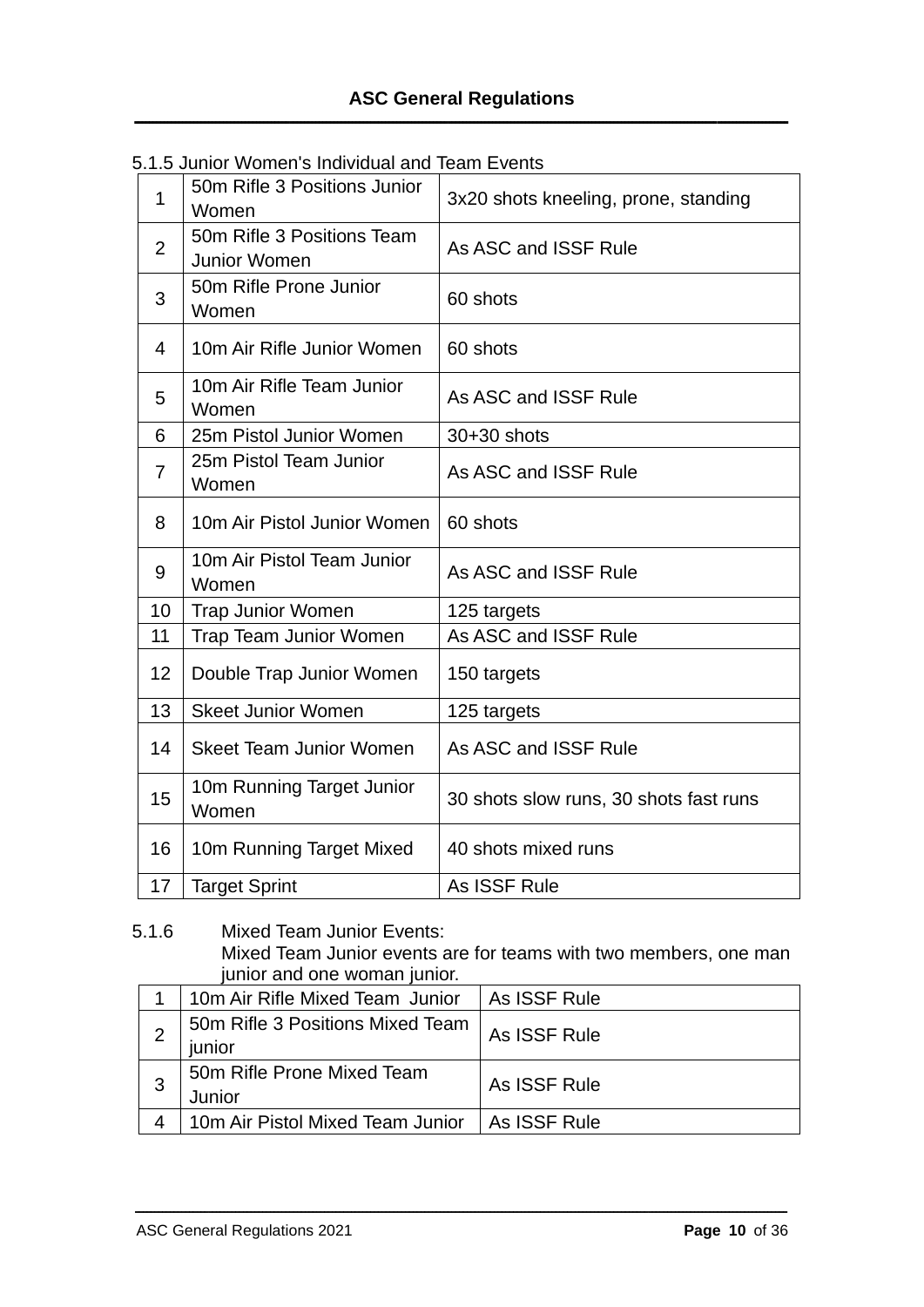| 5  | 25m Rapid Fire Pistol Mixed Team<br>Junior | As ISSF Rule |
|----|--------------------------------------------|--------------|
| 6  | 50m Pistol Mixed Team Junior               | As ISSF Rule |
|    | <b>Trap Mixed Team Junior</b>              | As ISSF Rule |
| 8  | <b>Skeet Mixed Team Junior</b>             | As ISSF Rule |
| 9  | 10m Running Target Mixed Team              | As ISSF Rule |
|    | Junior                                     |              |
| 10 | 50m Running Target Mixed Team              | As ISSF Rule |
|    | Junior                                     |              |

#### **5.1.7** Youth Individual and Team Events

| 1 | 10m Air Rifle Youth Men              | 60 shots             |
|---|--------------------------------------|----------------------|
| 2 | 10m Air Rifle Team Youth Men I       | As ASC and ISSF Rule |
| 3 | 10m Air Pistol Youth Men             | 60 shots             |
| 4 | 10m Air Pistol Team Youth<br>Men     | As ASC and ISSF Rule |
| 5 | 10m Air Rifle Youth Women            | 60 shots             |
| 6 | 10m Air Rifle Team Youth I<br>Women  | As ASC and ISSF Rule |
| 7 | 10m Air Pistol Youth Women           | 60 shots             |
| 8 | 10m Air Pistol Team Youth  <br>Women | As ASC and ISSF Rule |

- **5.2** Mandatory individual and teams events in Asian Shooting Championships are:
- **5.2.1** Mandatory Individual and Team events for men:

|   | 50m Rifle 3 Positions Men  | 3x20 shots kneeling, prone, standing |  |
|---|----------------------------|--------------------------------------|--|
| 2 | 50m Rifle 3 Positions Team | As ASC and ISSF Rule                 |  |
|   | Men                        |                                      |  |
| 3 | 50m Rifle Prone Men        | 60 shots                             |  |
| 4 | 10m Air Rifle Men          | 60 shots                             |  |
| 5 | 10m Air Rifle Team Men     | As ASC and ISSF Rule                 |  |
| 6 | 50m Pistol Men             | 60 shots                             |  |
|   | 25m Rapid Fire Pistol Men  | 60 shots                             |  |
| 8 | 25m Rapid Fire Pistol Team | As ASC and ISSF Rule                 |  |
|   | Men                        |                                      |  |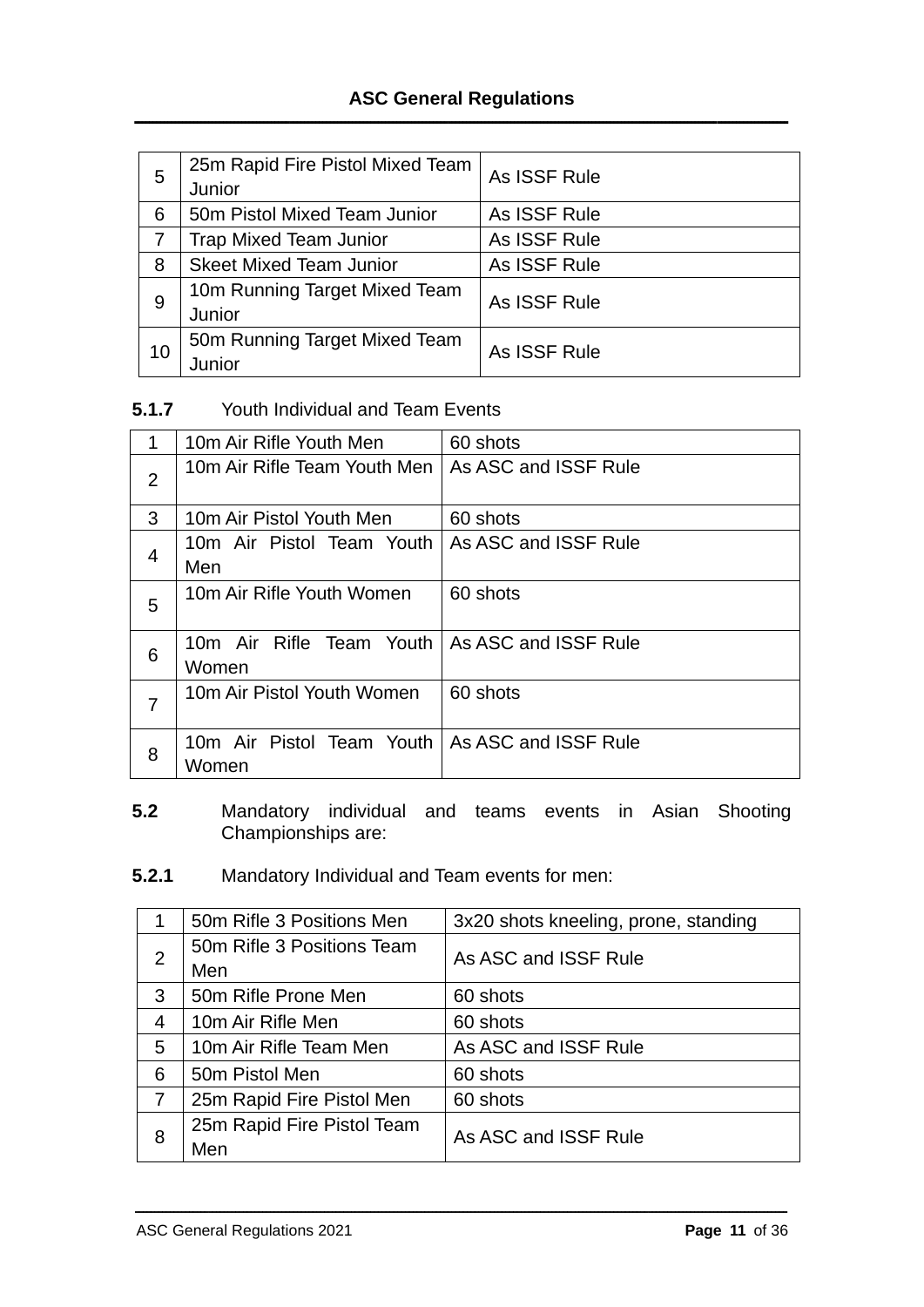| 9               | 25m Center Fire Pistol Men      | $30+30$ shots                          |  |
|-----------------|---------------------------------|----------------------------------------|--|
| 10              | 25m Standard Pistol Men         | 3x20 shots                             |  |
| 11              | 10m Air Pistol Men              | 60 shots                               |  |
| 12 <sup>2</sup> | 10m Air Pistol Team Men         | As ASC and ISSF Rule                   |  |
| 13              | Trap Men                        | 125 targets                            |  |
| 14              | Trap Team Men                   | As ASC and ISSF Rule                   |  |
| 15              | Double Trap Men                 | 150 targets                            |  |
| 16              | <b>Skeet Men</b>                | 125 targets                            |  |
| 17              | <b>Skeet Team Men</b>           | As ASC and ISSF Rule                   |  |
| 18              | 10m Running Target Men          | 30 shots slow runs, 30 shots fast runs |  |
| 19              | 10m Running Target Mixed<br>Men | 40 shots mixed runs                    |  |

# **5.2.2** Mandatory Individual and Team events for women:

| 1                | 50m Rifle 3 Positions Women         | 3x20 shots kneeling, prone, standing   |  |  |
|------------------|-------------------------------------|----------------------------------------|--|--|
| $\overline{2}$   | 50m Rifle 3 Positions Team<br>Women | As ASC and ISSF Rule                   |  |  |
| 3                | 50m Rifle Prone Women               | 60 shots                               |  |  |
| 4                | 10m Air Rifle Women                 | 60 shots                               |  |  |
| 5                | 10m Air Rifle Team Women            | As ASC and ISSF Rule                   |  |  |
| 6                | 25m Pistol Women                    | 30+30 shots                            |  |  |
| 7                | 25m Pistol Team Women               | As ASC and ISSF Rule                   |  |  |
| 8                | 10m Air Pistol Women                | 60 shots                               |  |  |
| 9                | 10m Air Pistol Team Women           | As ASC and ISSF Rule                   |  |  |
| 10               | Trap Women                          | 125 targets                            |  |  |
| 11               | <b>Trap Team Women</b>              | As ASC and ISSF Rule                   |  |  |
| 12               | Double Trap Women                   | 150 targets                            |  |  |
| 13               | <b>Skeet Women</b>                  | 125 targets                            |  |  |
| 14               | <b>Skeet Team Women</b>             | As ASC and ISSF Rule                   |  |  |
| 15 <sub>15</sub> | 10m Running Target Women            | 30 shots slow runs, 30 shots fast runs |  |  |
| 16               | 10m Running Target Mixed<br>Women   | 40 shots mixed runs                    |  |  |

# **5.2.3** Mandatory Mixed Team Events:

Mixed Team events are for teams with two members, one man and one woman

| 10m Air Rifle Mixed Team                       | As ISSF Rule |
|------------------------------------------------|--------------|
| 2   50m Rifle 3 Positions Mixed   As ISSF Rule |              |
| Team                                           |              |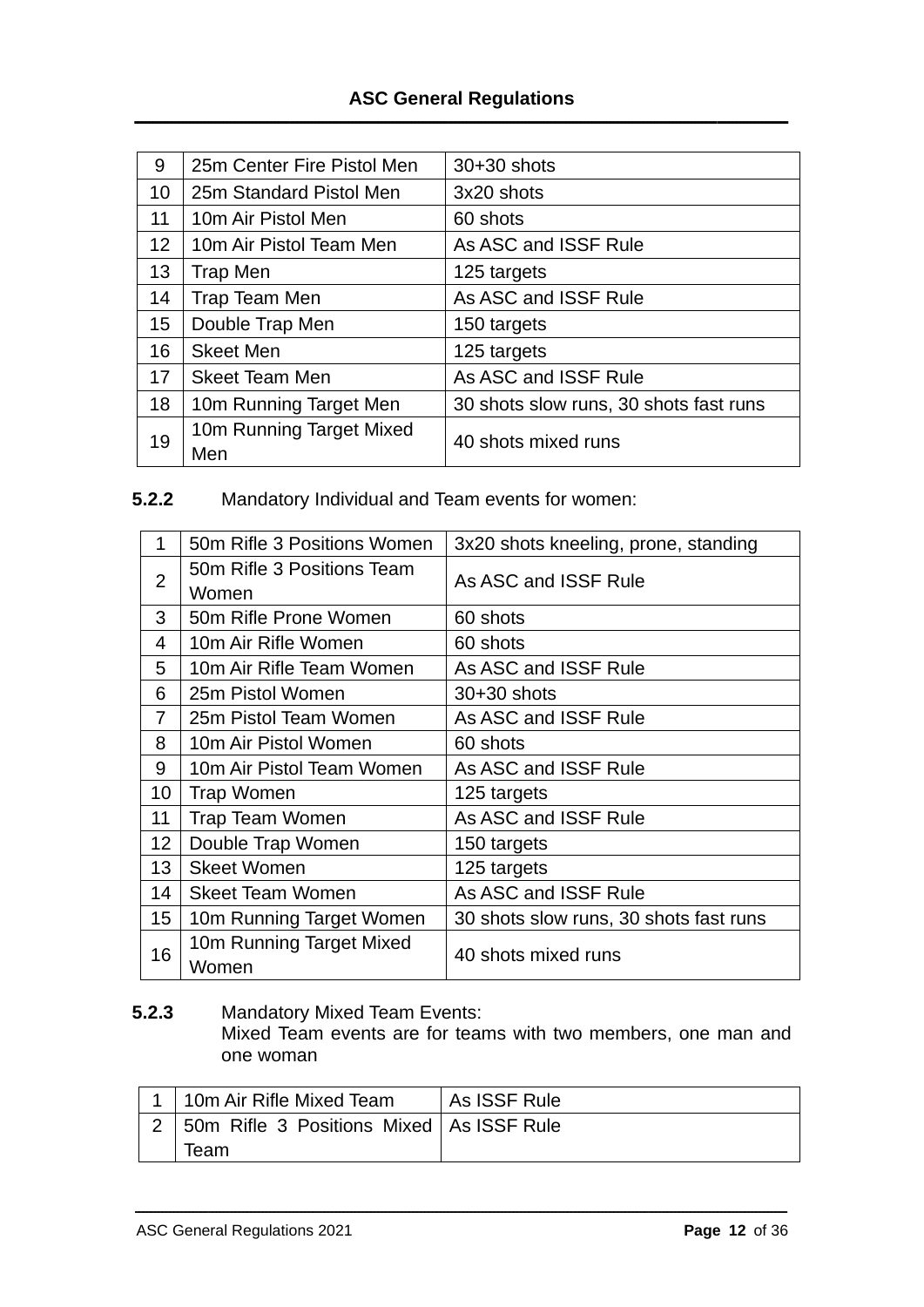| 3 | 50m Rifle Prone Mixed Team  | As ISSF Rule |
|---|-----------------------------|--------------|
| 4 | 10m Air Pistol Mixed Team   | As ISSF Rule |
| 5 | 25m Rapid Fire Pistol Mixed | As ISSF Rule |
|   | Team                        |              |
| 6 | 50m Pistol Mixed Team       | As ISSF Rule |
|   | <b>Trap Mixed Team</b>      | As ISSF Rule |
| 8 | <b>Skeet Mixed Team</b>     | As ISSF Rule |
| 9 | 10m Running Target Mixed    | As ISSF Rule |
|   | Team                        |              |

#### **5.2.4** Team Events:

Team events are for teams with three (3) members of the same gender. Only full Teams of three (3) athletes will be ranked in the Team results list

| 5.2.5<br>Mandatory Junior Men's Individual and Team events |  |
|------------------------------------------------------------|--|
|------------------------------------------------------------|--|

| 1               | 50m Rifle 3 Positions Junior<br>Men             | 3x20 shots kneeling, prone, standing |  |
|-----------------|-------------------------------------------------|--------------------------------------|--|
| $\overline{2}$  | 50m Rifle 3 Positions Team<br><b>Junior Men</b> | As ASC and ISSF Rule                 |  |
| 3               | 50m Rifle Prone Junior Men                      | 60 shots                             |  |
| 4               | 10m Air Rifle Junior Men                        | 60 shots                             |  |
| 5               | 10m Air Rifle Team Junior<br>Men                | As ASC and ISSF Rule                 |  |
| 6               | 50m Pistol Junior Men                           | 60 shots                             |  |
| 7               | 25m Rapid Fire Pistol Junior<br>Men             | 60 shots                             |  |
| 8               | 25m Rapid Fire Pistol Team<br><b>Junior Men</b> | As ASC and ISSF Rule                 |  |
| 9               | 25m Pistol Junior Men                           | 30+30 shots                          |  |
| 10              | 25m Standard Pistol Junior<br>Men               | 3x20 shots                           |  |
| 11              | 10m Air Pistol Junior Men                       | 60 shots                             |  |
| 12 <sub>2</sub> | 10m Air Pistol Team Junior<br>Men               | As ASC and ISSF Rule                 |  |
| 13              | <b>Trap Junior Men</b>                          | 125 targets                          |  |
| 14              | Trap Team Junior Men                            | As ASC and ISSF Rule                 |  |
| 15              | Double Trap Junior Men                          | 150 targets                          |  |
| 16              | <b>Skeet Junior Men</b>                         | 125 targets                          |  |
| 17              | <b>Skeet Team Junior Men</b>                    | As ASC and ISSF Rule                 |  |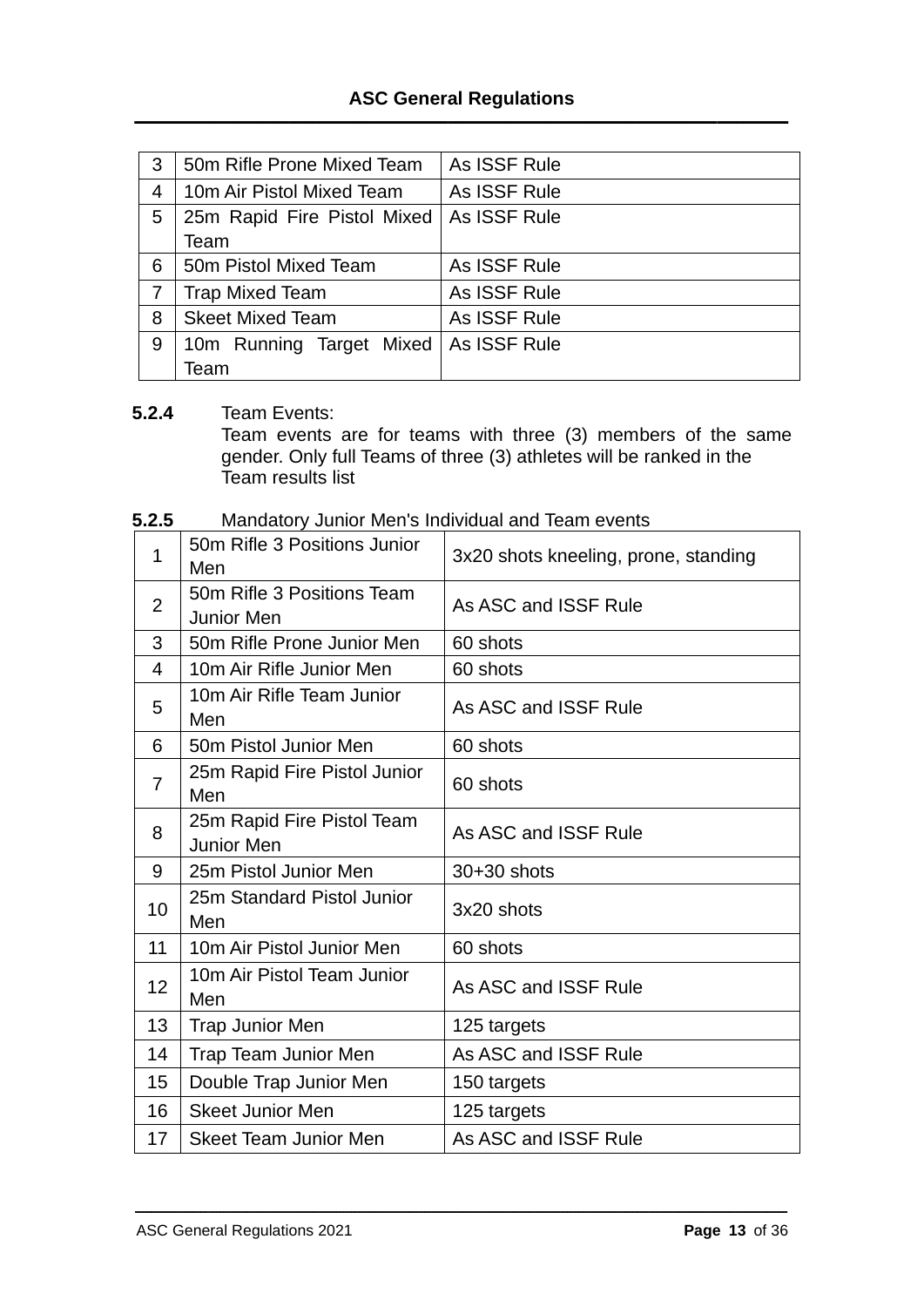| 18 | 10m Running Target Junior<br>Men       | 30 shots slow runs, 30 shots fast runs |
|----|----------------------------------------|----------------------------------------|
| 19 | 10m Running Target Mixed<br>Junior Men | 40 shots mixed runs                    |

#### **5.2.6** Mandatory Junior Women's Individual and Team events

| 1              | 50m Rifle 3 Positions Junior   | 3x20 shots kneeling, prone, standing   |  |
|----------------|--------------------------------|----------------------------------------|--|
|                | Women                          |                                        |  |
| $\overline{2}$ | 50m Rifle 3 Positions Team     | As ASC and ISSF Rule                   |  |
|                | <b>Junior Women</b>            |                                        |  |
| 3              | 50m Rifle Prone Junior         | 60 shots                               |  |
|                | Women                          |                                        |  |
| 4              | 10m Air Rifle Junior Women     | 60 shots                               |  |
|                | 10m Air Rifle Team Junior      | As ASC and ISSF Rule                   |  |
| 5              | Women                          |                                        |  |
| 6              | 25m Pistol Junior Women        | $30+30$ shots                          |  |
|                | 25m Pistol Team Junior         | As ASC and ISSF Rule                   |  |
| 7              | Women                          |                                        |  |
| 8              | 10m Air Pistol Junior Women    | 60 shots                               |  |
| 9              | 10m Air Pistol Team Junior     | As ASC and ISSF Rule                   |  |
|                | Women                          |                                        |  |
| 10             | <b>Trap Junior Women</b>       | 125 targets                            |  |
| 11             | <b>Trap Team Junior Women</b>  | As ASC and ISSF Rule                   |  |
| 12             | Double Trap Junior Women       | 150 targets                            |  |
| 13             | <b>Skeet Junior Women</b>      | 125 targets                            |  |
| 14             | <b>Skeet Team Junior Women</b> | As ASC and ISSF Rule                   |  |
| 15             | 10m Running Target Junior      |                                        |  |
|                | Women                          | 30 shots slow runs, 30 shots fast runs |  |
| 16             | 10m Running Target Mixed       | 40 shots mixed runs                    |  |
|                | Junior Women                   |                                        |  |

#### **5.2.7** Mandatory Mixed Team Junior Events: Mixed Team Junior events are for teams with two members, one man junior and one woman junior.

|   | 10m Air Rifle Mixed Team                         | As ISSF Rule |
|---|--------------------------------------------------|--------------|
|   | 50m Rifle 3 Positions Mixed Team   As ISSF Rule  |              |
|   | Junior                                           |              |
| 3 | 50m Rifle Prone Mixed Team Junior   As ISSF Rule |              |
| 4 | 10m Air Pistol Mixed Team                        | As ISSF Rule |
| 5 | 25m Rapid Fire Pistol Mixed Team   As ISSF Rule  |              |
|   | Junior                                           |              |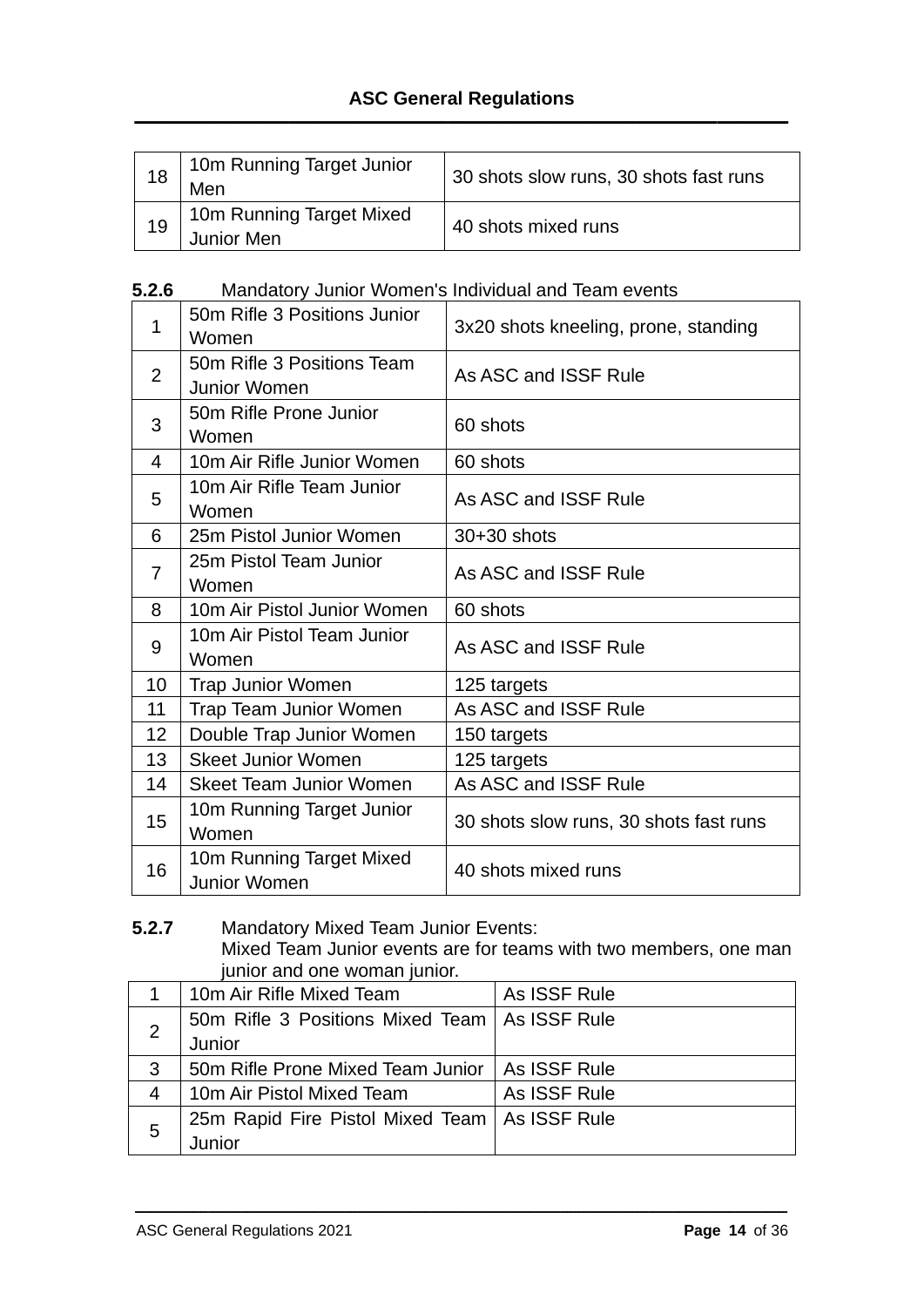| 6   Trap Mixed Team                                    | As ISSF Rule |
|--------------------------------------------------------|--------------|
| Skeet Mixed Team                                       | As ISSF Rule |
| 10m Running Target Mixed Team   As ISSF Rule<br>Junior |              |

- **5.2.8** Team Junior Events: Team Junior events are for teams with three (3) junior members of the same gender. Only full Teams of three (3) athletes will be ranked in the Team Junior results list.
- **5.3** In all Olympic events, Qualification stage and Final stage are conducted for both seniors and juniors.
- **5.4** Any other ISSF recognised event may be included in the Asian Shooting Championships' official programme upon approval by the ASC; as long as at least six (6) Member Federations certify that the event is regularly practiced in their countries at a national championship level.
- **5.5** If the number of individual entries in two (2) consecutive Asian Shooting Championships does not reach 25 in any of the men events, 15 in any of the women events or 15 in any of the juniors' events, the ASC may consider possible removal of the same event(s) from either the mandatory or optional list. The ASC Executive Committee takes the final decision on the subject.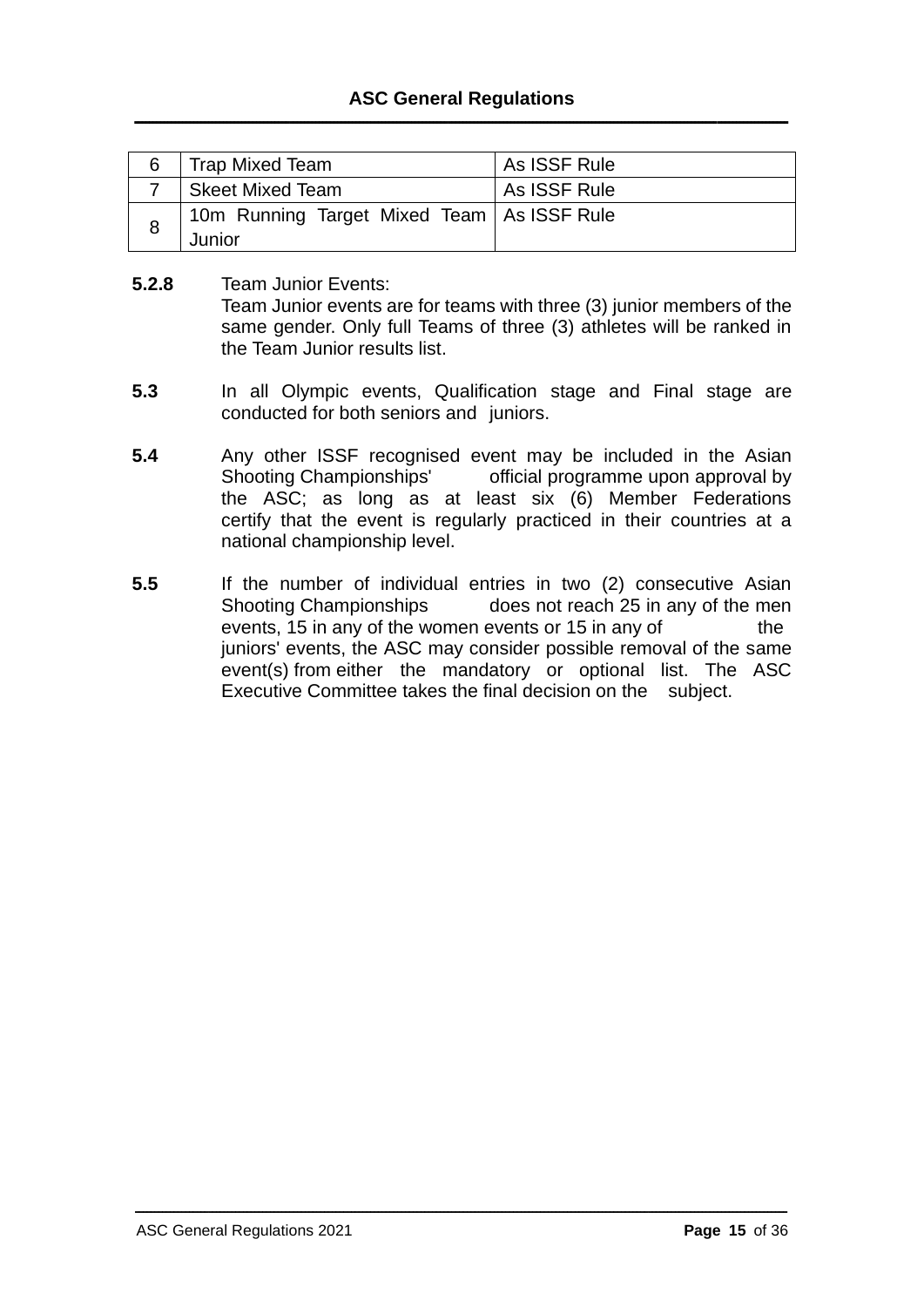## **6 JUNIORS' REGULATIONS**

- 6.1 Juniors are athletes who will be under the age of 21 on the day of the opening of the Championship concerned. Juniors may participate in all ASC Championships as members of their national team. Their participation in ASC events is regulated as follows:
- 6.1.1 When junior men and women events are scheduled in the Asian Shooting Championships, the number of participants allowed per event is the same as that allowed per men and women. In this case, no mixed participation is allowed.
- 6.1.2 In the Asian Shooting Championships, juniors may participate in only one category during the same championships: either the juniors' or the seniors' events, depending on their own choice.
- 6.1.3 If no junior category is foreseen in a particular event of a given championships, juniors may participate in that event as members of a national men or women team, even if they participate in the junior category in other events of the same championships.
- 6.1.4 The final ranking at the ASC Championships can be established in two age categories: under 18 years and under 21 years on the day of the opening of the Championship concerned.

#### 6.2 **YOUTH CATEGORY**

- 6.2.1 This age category participates in the shooting sport under International Olympic Committee(IOC) and Olympic Council of Asia (OCA) rules.
- 6.2.2 The IOC in conjunction with the ISSF sets the criteria and conditions for the Youth Olympic Games held every 4 years.
- 6.2.3 The Olympic Council of Asia in conjunction with ASC sets the criteria and conditions for the Asian Youth Games held every 4 years.
- 6.2.4 Shooters under 18 years old are considered youth shooters. Youth age is determined on the opening day of relevant championship.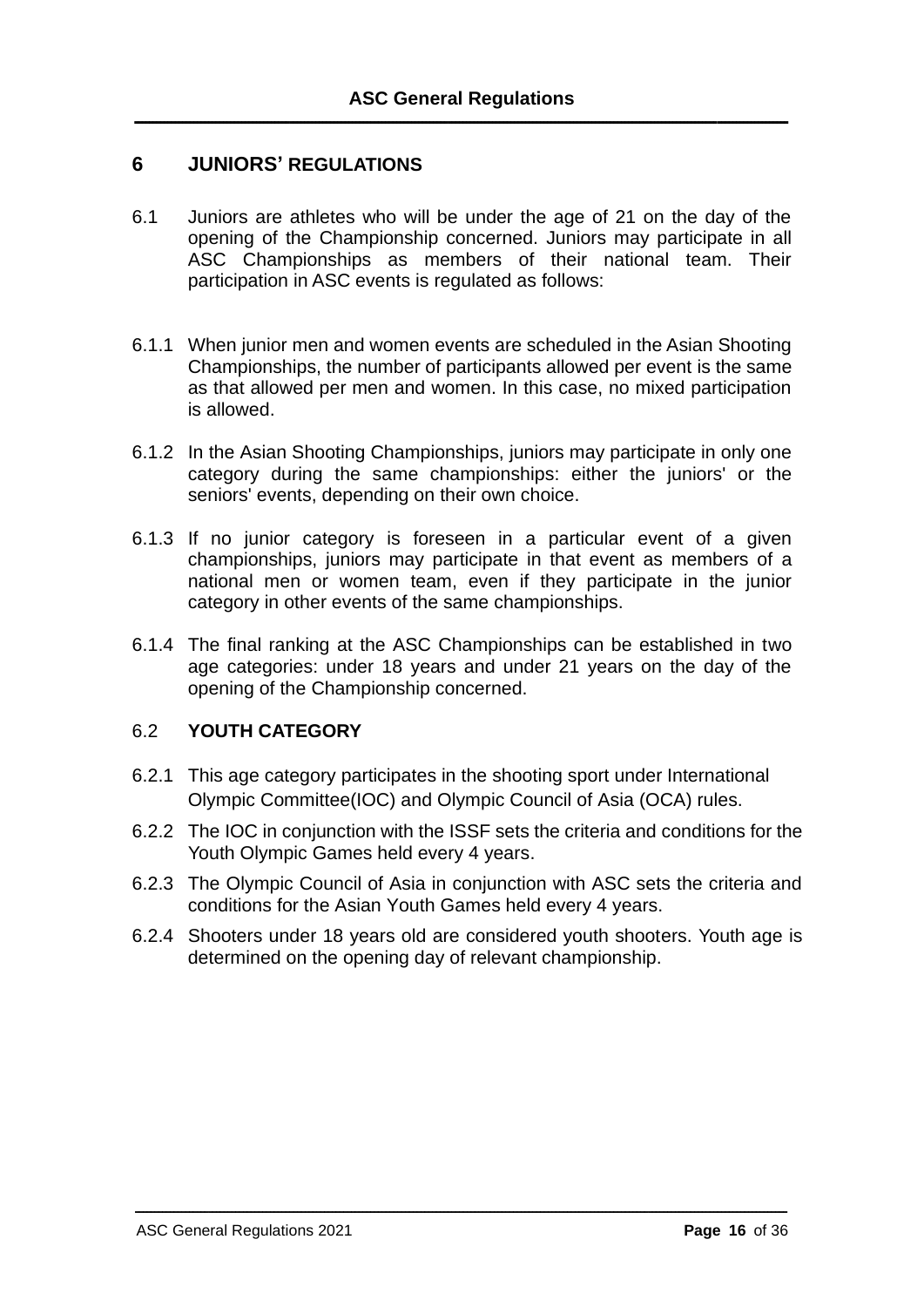# **7 PARTICIPATION, TEAM SIZE AND NUMBER OF ENTRIES**

- 7.1 Only ASC members may participate in the ASC competitions. All shooters who participate in ASC competitions must be citizens of the country they represent since at least three (3) years before a given competition, and comply with the ISSF Eligibility Rules.
- 7.1.1 All shooters who participate in ASC competitions must be holders of official ISSF ID numbers, regularly obtained from the ISSF through the standard procedure described in the ISSF General Regulations (Annex "D"). All violators of this rule are subject to penalties and disqualification.
- 7.1.2 The waiting period following naturalization may be reduced or cancelled based on the agreement of the Member Federation concerned and with final approval by both the ASC and the ISSF.
- 7.1.3 A competitor, who is holder of more than one Asian nationality, may choose which nationality to represent. However, after having represented one country, he may not represent a different country unless he fulfils the conditions relating to persons who have changed or acquired nationality, described in the following paragraphs.
- 7.1.4 A competitor, who has represented one country in any ASC recognised competition, and who has changed his nationality or acquired a new one, may not participate to represent his new country until three (3) full years have elapsed after such change or acquisition. This period may be reduced or cancelled based on the agreement of the Member Federations concerned, and with the approval of the ASC.
- 7.1.5 If an associated State, Province or overseas Department, Country or Colony is integrated within another country due to a change of borders; or if the International Olympic Committee recognises a new National Olympic Committee, a competitor may continue to represent the country to which he belonged. However, he may also choose to represent his new country, or to enter any ASC recognised competitions as a member of his new Member Federation, as soon as the Federation is recognised by the ASC. This particular choice may be made only once.
- 7.1.6 In all cases not expressly addressed herein, the ASC may take all decisions of a general or individual nature, and issue specific requirements relating to nationality, citizenship, domicile or residence of competitors, including the duration of waiting periods.
- 7.1.7 All dispute relating to the determination of the country which a competitor may represent, is to be resolved by the ASC.
- 7.2 All team leaders, coaches, officials and shooters participating in the Asian Shooting Championships and any other ASC supervised competition, must abide by all of the ASC and ISSF regulations that apply to those competitions.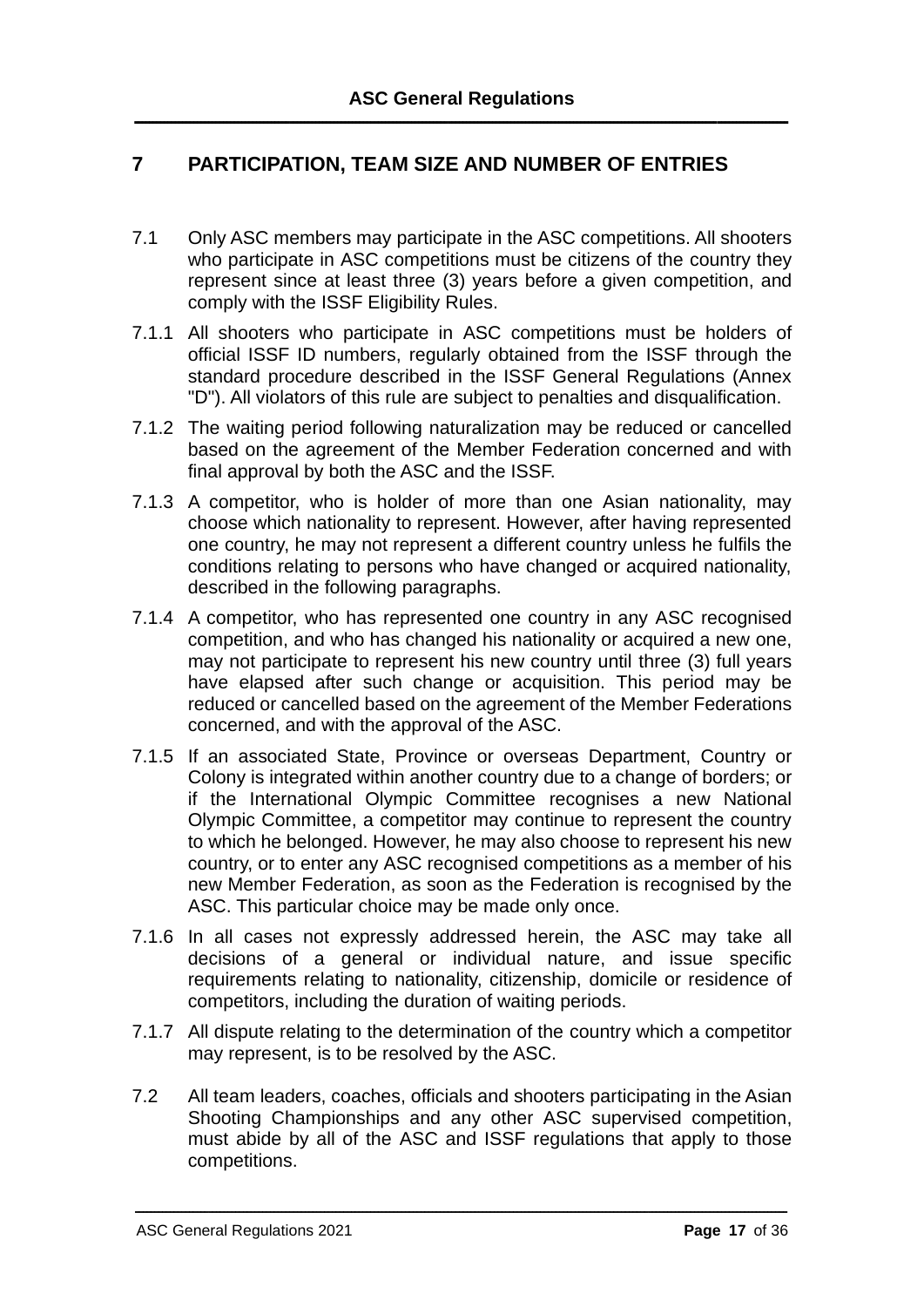- 7.3 The maximum number of individual and team entries in the Asian Games is established by the Organising Committee of the Asian Games round as approved with the Olympic Council of Asia.
- 7.4 In Asian Games/regional games, Team medals will be decided on Qualification Results and only one Mixed Team per NOC can be registered to compete in the Final.
- 7.5 Women cannot participate in men events and vice-versa.
- 7.6 The number of participants in the ASC Championships:
- 7.6.1 The number of participants from each nation is determined by the ASC Executive Committee.
- 7.6.2 In the ASC Championships each nation can enter a maximum of five (5) athletes in individual events but only three (3) of them can be registered to compete in the Final for the medals other two (2) can only compete for the ranking point, Two (2) Mixed Teams in respective Mixed Team events but only one (1) of them can go (highest ranking team) to compete in the Final for the medals and one (1) Team in the respective Team events.
- 7.6.3 In the ASC Championships Juniors each nation can enter a maximum of six (6) athletes in individual events. Two (2) of those athletes should be under the age of eighteen (18) years on the day of the opening of the Championship concerned. A maximum of three (3) athletes of one nation (the three top-ranked after Qualification) may proceed to the Final.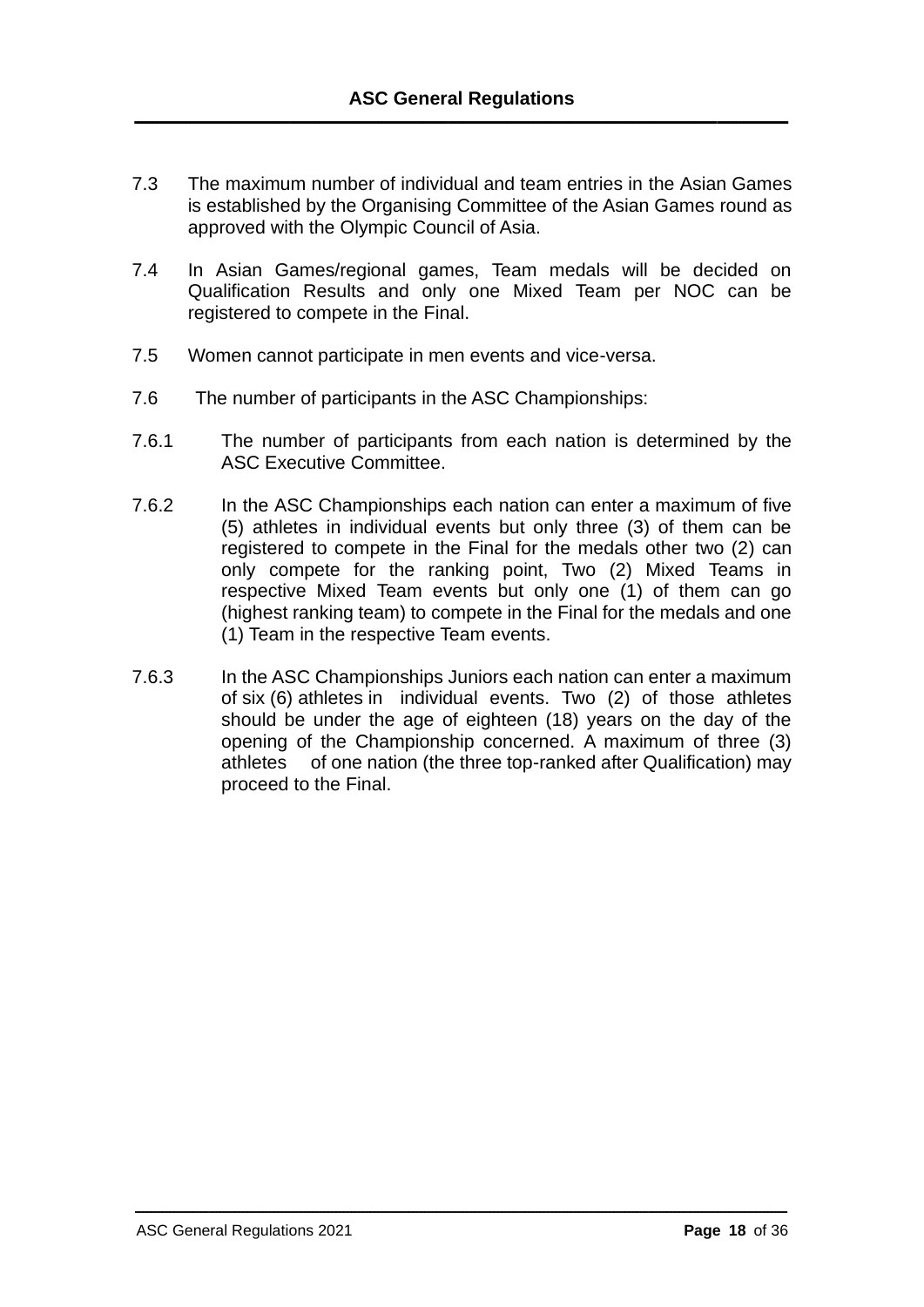#### **8 ENTRY FEES**

- 8.1 All entry fees are paid to the Organising Committee upon arrival at the championships or other competitions.
- 8.2 Entry fees for Asian Shooting Championships are as follows:
- 8.2.1 For each shooter in each event: USD 150

(of which USD 25 go to the ASC, and if the Championship has MQS status, USD 5 to the ISSF, as per ISSF General Regulations, within 30 days after the Championships)

- 8.2.2 For each team/Mixed Team: USD 75 (of which USD 25 go to the ASC within 30 days after the Championships)
- 8.2.3 For each trainer, coach, and other accompanying official: USD 50
- 8.3 Entry fees for other ASC organized continental and regional championships are as follows:
- 8.3.1 For each shooter in each event: USD 150

(of which USD 15 go to the ASC, and if the championship has MQS status, USD 5 to the ISSF, as per ISSF General Regulations, within 30 days after the championships)

8.3.2 For each team/ Mixed Team: USD 75

(of which USD 25 go to the ASC within 30 days after the championships)

- 8.3.3 For each trainer, coach, and other accompanying official: USD 50
- 8.4 No other fee may be collected except in the following cases:
- 8.4.1 Any entry accepted after the final entry deadline will incur a penalty of USD 50 per start, to be paid to the Organising Committee by the defaulter Federation. If this late entry fee has not been paid by the end of the competition, the Organising Committee may forward the invoice to the ASC. In this case, a further penalty of USD 100 to offset costs will be charged. The ASC will forward the invoice for the late entry plus the USD 100 penalty to the Federation concerned. The total amount must be paid as soon as possible and not later than on 1st October of the running year. If the total amount is not paid in due time, the Federation concerned will be denied entry to the next ASC Championships.
- 8.4.2 For Shotgun events, charges for training targets may be collected, on condition that they are announced in the program beforehand.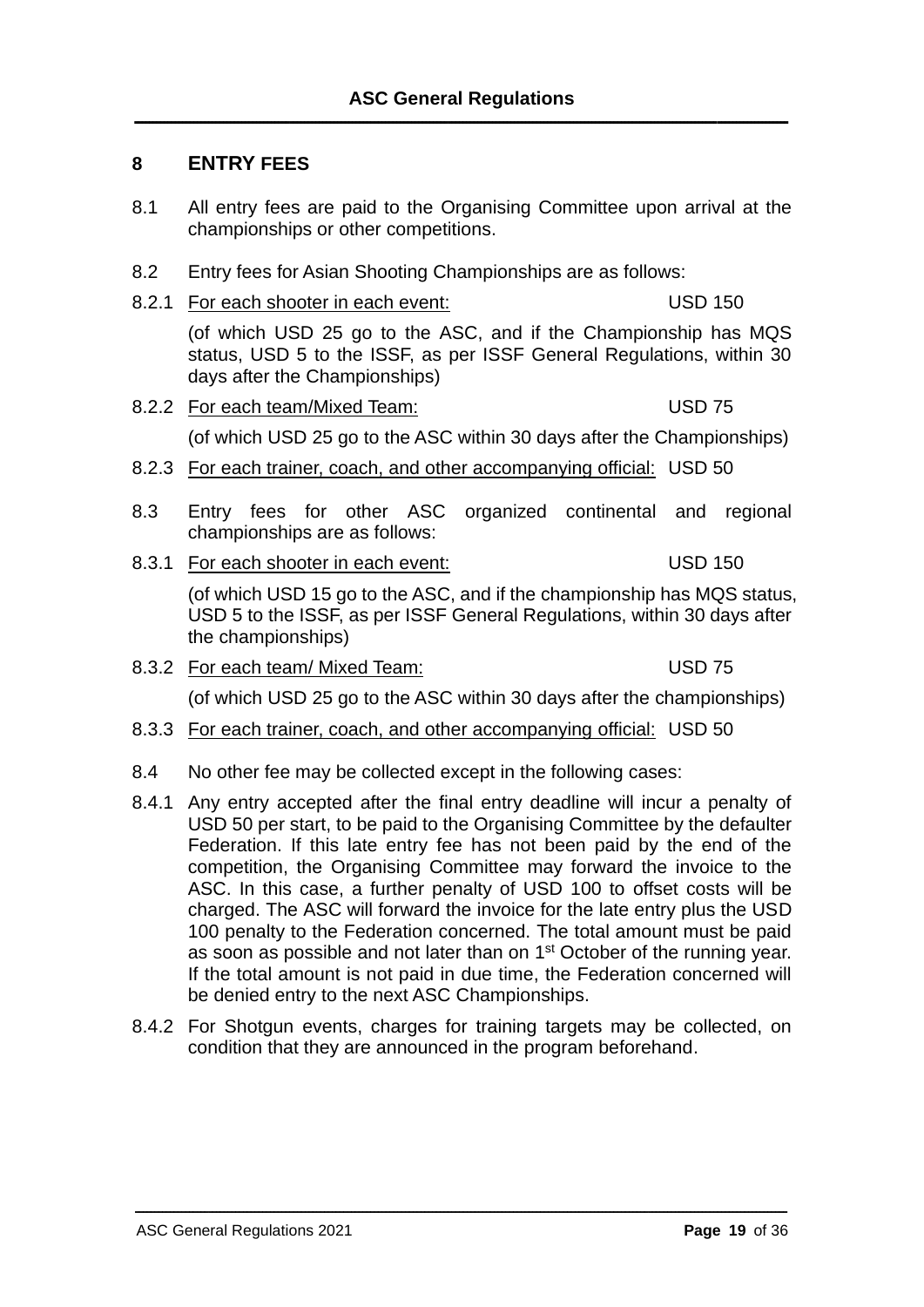## **9 SHOOTING RANGES AND FACILITIES**

9.1 Minimum numbers of ranges and installations recommended for the Asian Shooting Championships and the Asian Games:

|   | 50m Targets               | 60  |        |
|---|---------------------------|-----|--------|
| 2 | 25m Targets               | 8   | groups |
|   |                           | 40) |        |
| 3 | 10m Air Rifle and Pistol  | 60  |        |
| 4 | 10m Running Target Ranges | 4   |        |
| 5 | Trap                      | 4   |        |
| 6 | Double Trap               | 4   |        |
|   | <b>Skeet</b>              |     |        |

- 9.1.1 Trap and Skeet ranges may be combined. Trap ranges must be convertible to Double Trap unless separate Double Trap ranges are provided.
- 9.1.2 The minimum number of ranges stated in Clause 9.1 do not apply to Asian Airgun and Shotgun Championships for which smaller range facilities may be considered.
- 9.1.3 The area used by shooters on rifle and pistol ranges must be protected from the sun, wind and rain.
- 9.1.4 Air gun ranges for Asian Shooting Championships and Asian Games must be installed indoors.
- 9.1.5 Electronic target systems, of makes and models approved by the ISSF, preferably designed and produced in Asia, must be used for Pistol and Rifle Qualification and Finals of the Asian Games and for Finals, as a minimum, in the Asian Shooting Championships.
- 9.1.6 To enable the most adequate and smooth course of shooting events, some modifications may be considered when necessary.
- 9.2 Requirements for facilities shall always be in accordance with the relevant ISSF General Regulations.
- 9.3 The location of ranges and supporting facilities should be no further than 45 minutes maximum travelling time by road at peak traffic periods either from the Championship hotels (Asian Shooting Championships) or from the Athlete Village (Asian Games) or from other official satellite accommodation provided by the Competition Organisers.
- 9.4 Wherever possible new ranges and facilities should be designed and built to facilitate participation by disabled athletes shooting under International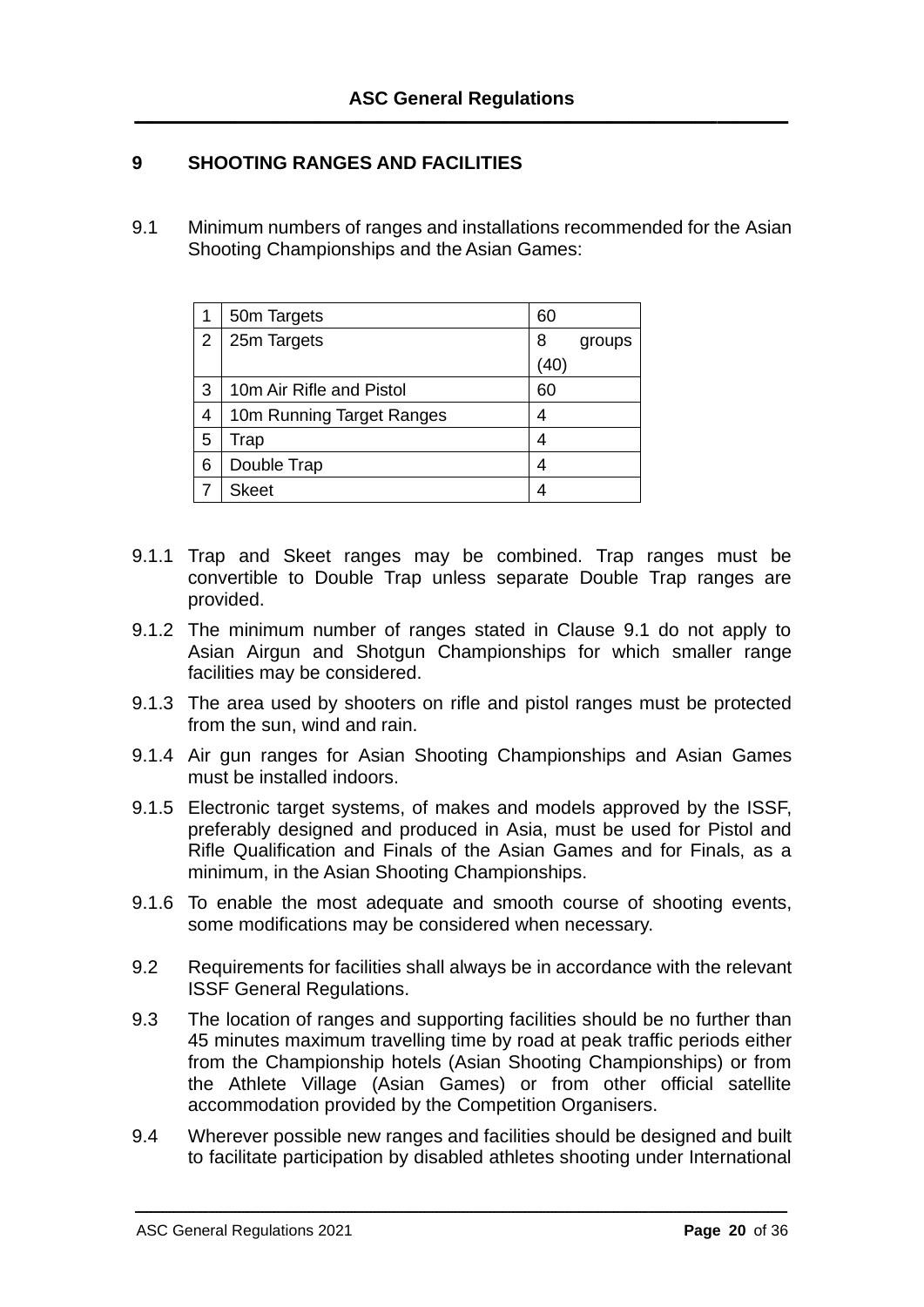Paralympic Committee (IPC) and the Asian Paralympic Committee (APC) Rules and Regulations.

- 9.5 In addition, Member Federations are encouraged to modify existing ranges and facilities, where necessary, to facilitate access and participation by disabled shooting athletes.
- 9.6 Organisers are reminded that the competition programmes should allow sufficient time in the programme for unofficial training under ISSF Rules.
- 9.7 It is the responsibility of the Organising Committee to ensure that suitable ISSF specification shotgun ammunition is available for sale at reasonable prices at the ranges in sufficient quantities for both training and competition in all events. It is ISSF policy to make available a minimum of 3 (three) internationally known brands.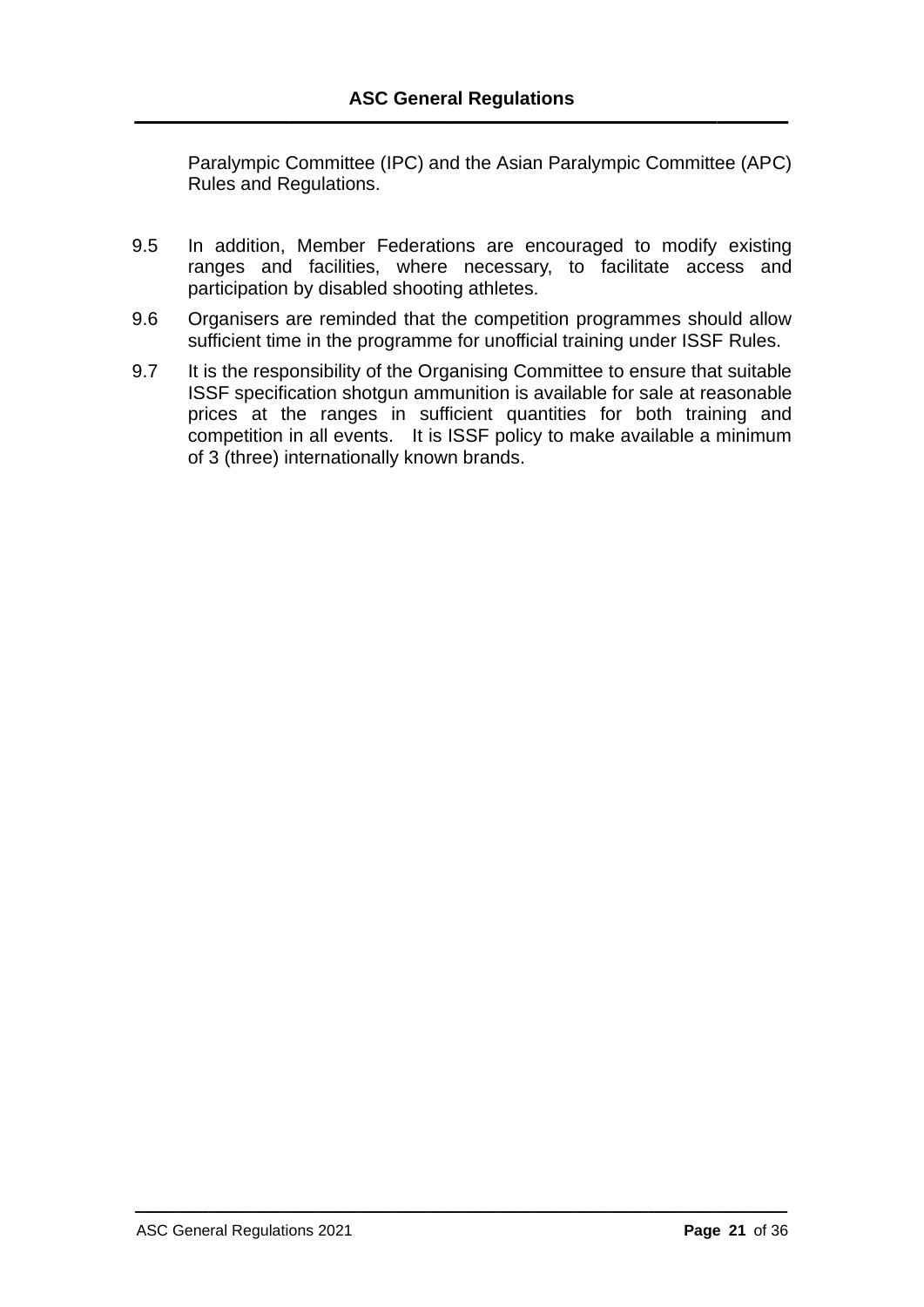#### **10 ADMINISTRATION, PROCEDURE AND SEQUENCE IN ORGANISING THE ASIAN SHOOTING CHAMPIONSHIPS**

- 10.1 The organising Member Federation sets up an Organising Committee and conducts the championships where Asian records and world records are recognised based upon these General Regulations and with reference to those of the ISSF.
- 10.2 The Organising Committee transmits a complete preliminary programme to the ASC at least fifteen (15) months before the Championships for examination and approval by the ASC.
- 10.2.1 Preliminary program of the championship is published in the official ASC calendar at least twelve (12) months before the championships.
- 10.3 The Organising Committee transmits the final programme to the ASC at least eight (8) months before the Championships for examination and approval by the ASC.
- 10.4 The Organising Committee distributes official invitations and the approved final programme at least four (4) months before the official arrival day of the Championships to all ASC Member Federations with the necessary Forms e.g. Preliminary Entry Form, Final Entry Form, Firearm & Ammunition Form, Visa Support Form etc with specific deadlines for submission of these forms to the Organizing Committee.
- 10.5 Each Member Federation willing to participate in the Championships must return the final entry form at least thirty (30) days before the official arrival day of the Championships.
- 10.6 The final entry form must list:
	- full name, date of birth and ISSF identity number of all shooters in all events (including substitutes)
	- full name and date of birth of all accompanying officials
	- complete arms and ammunition declarations for custom purposes
	- all necessary travelling details for arrival and departure
	- confirmation of all accommodation and lodging requirements
- 10.6.1 To prevent any doubt, the final entry forms must be confirmed by e-mail.
- 10.6.2 Member Federations deciding to decrease the number of shooters after the Organising Committee has already received the final entry form, must pay all applicable fees according to the number of shooters and entries appearing on the final entry form.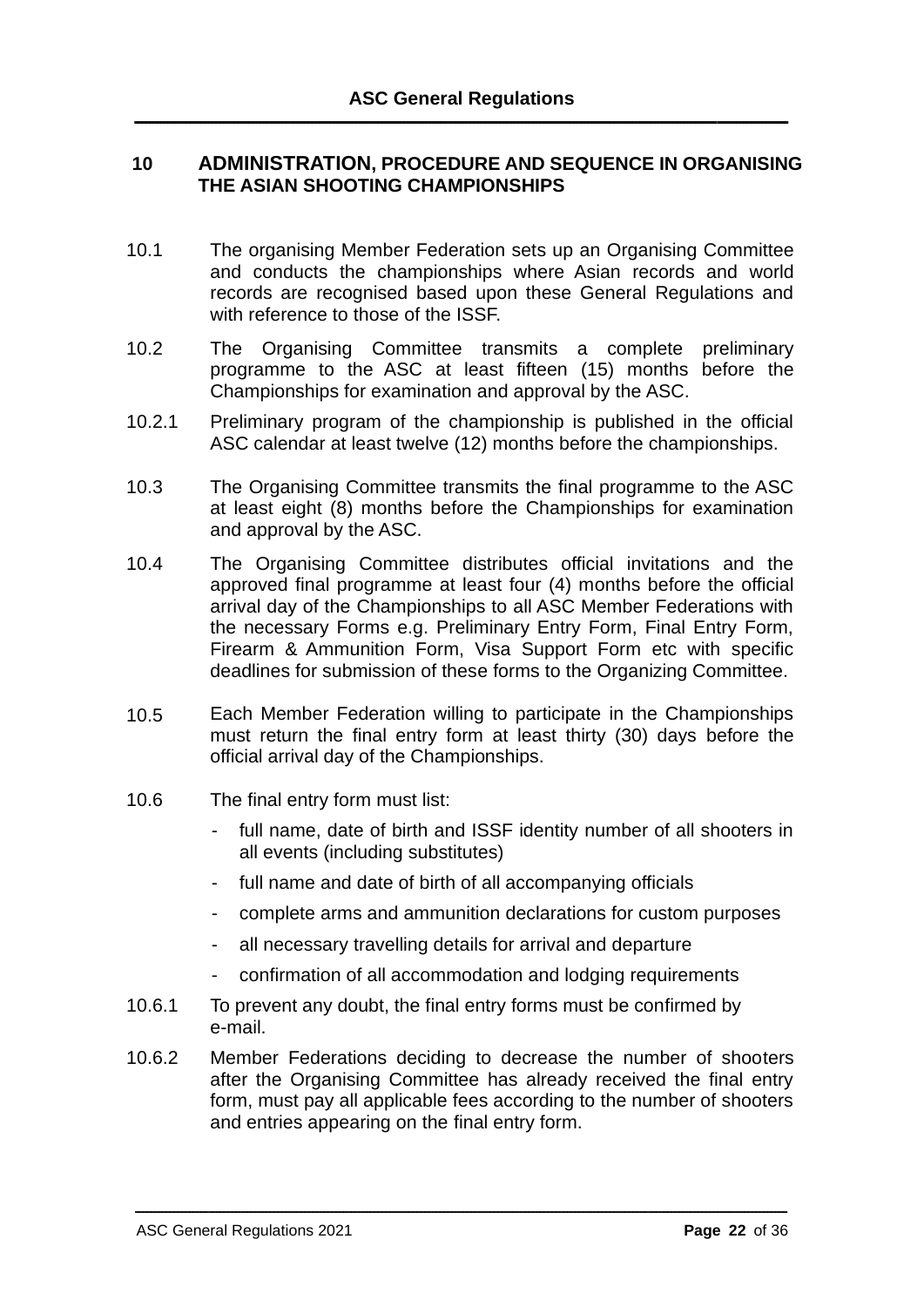- 10.7 The Organising Committee reserves the right to reject any entries received after the above-mentioned deadlines.
- 10.8 Delegations that have not submitted their final entry in due time are not allowed to participate in the championships, even if they reach the championships location anyway.
- 10.9 A late entry may be accepted by the Organising Committee only under the following restrictions:
	- The final programme must not be changed
	- The late entry does not interfere negatively with any other organizational matters.
- 10.10 Names of shooters and substitutes in each event must be registered with the Organising Committee at least two (2) days before that event is scheduled to begin. No change in entries will be permitted, except that the substitutes may replace those entered, no later than at the time the event is scheduled to begin.
- 10.11 The ISSF supervises the championships through a Technical Delegate, in accordance with the ISSF General Regulations.
- 10.11.1 The Technical Delegate is proposed by the ASC and appointed by the ISSF.
- 10.11.2 The ASC proposes the Technical Delegate at least twelve (12) months before the Championships.
- 10.11.3 The Technical Delegate must not be a member of the host country's Federation(s).
- 10.11.4 The Technical Delegate is responsible to oversee preparation, organization, ranges and other facilities, and to advise the Organising Committee before and during the championships. The Technical Delegate is authorized to create a Jury of Appeal, if necessary.
- 10.11.5 The Technical Delegate must be invited at least twice to the site of the Championships, at the expense of the Organising Committee; one time four (4) to six (6) months before the Championships, and then again a few days before the opening ceremony, as agreed with the Organising Committee.
- 10.12 The Organising Committee submits the design of all official awards and symbols to the ASC at least two (2) months before the official day of the Championships, for approval by the ASC.
- 10.13 The Organising Committee provides free transport from the local airport or railway station to the hotel and from the hotel to the shooting ranges.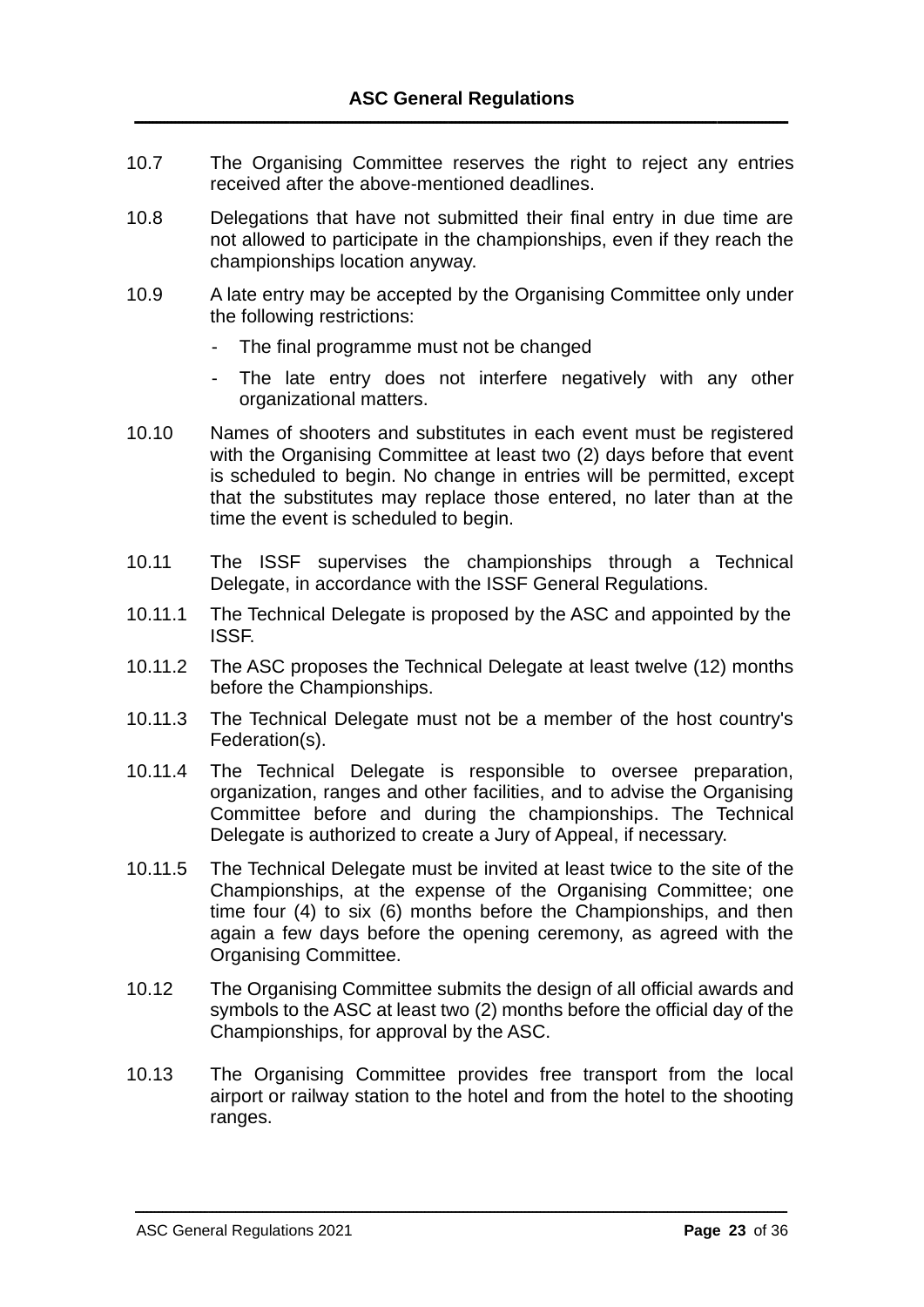- 10.14 The participating Member Federations are responsible to cover travel and accommodation expenses (board and lodging) for all members of their delegation.
- 10.15 Board and lodging expenses charged by the Organising Committee must always be the most economical available on the local market at two or more different price levels.
- 10.16 Copies of all invitations, programmes and entry forms are forwarded to the ISSF secretariat and ASC Headquarter as per ISSF General Regulations.
- 10.17 Two (2) copies of the official result lists must be forwarded to the ISSF and to the ASC no later than three (3) days from the end of the Championships. A list, showing the number of countries and of competitors participating in each discipline, by event, must be included with the results lists.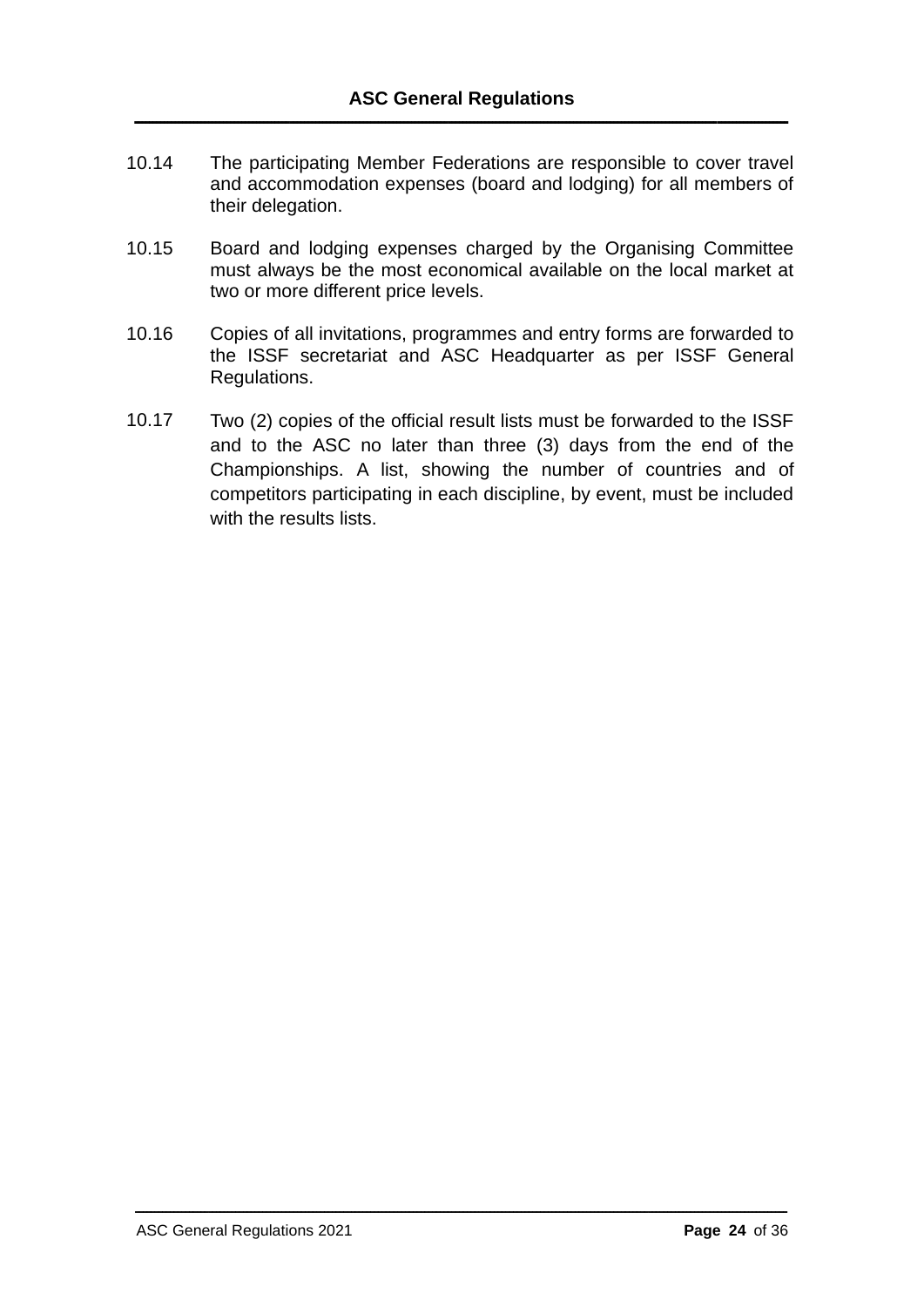#### **11 ADMINISTRATION, PROCEDURE AND SEQUENCE IN ORGANISING OTHER COMPETITIONS**

- 11.1 The organising Member Federation sets up an Organising Committee and conducts the competitions where Asian records are recognised based upon these General Regulations and with reference to those of the ISSF.
- 11.2 The Organising Committee submits an official application to the ASC at least twelve (12) months before the competitions for examination and approval by the ASC.
- 11.2.1 The application must include the request to appoint a Technical Delegate and a Jury of Appeal, and specify other juries required.
- 11.3 The Organising Committee transmits a complete preliminary programme to the ASC at least eight (8) months before the competitions for examination and approval by the ASC.
- 11.3.1 The Organising Committee distributes the approved preliminary programme to all Member Federations, at least four (4) months before the competitions.
- 11.3.2 The official invitation is distributed along with preliminary program & all necessary forms with specified deadlines for submission.
- 11.4 The preliminary entry form must list all individual and team events in which the Federation will participate, the number of shooters in the different events, the total number of accompanying officials, along with the corresponding board and lodging requirements.
- 11.5 Each Member Federation willing to participate in the competition must return the final entry form at least thirty (30) days before the official arrival day of the competition.
- 11.6 The final entry form must list:
	- full name, date of birth and ISSF identity number of all shooters in all events
	- full name of all accompanying officials
	- complete arms and ammunition declarations for custom purposes
		- all necessary travelling details for arrival and departure
- 11.6.1 Member Federations deciding to decrease the number of shooters after the Organising Committee has already received the final forms, must pay all applicable fees according to the number of shooters and entries appearing on the final form.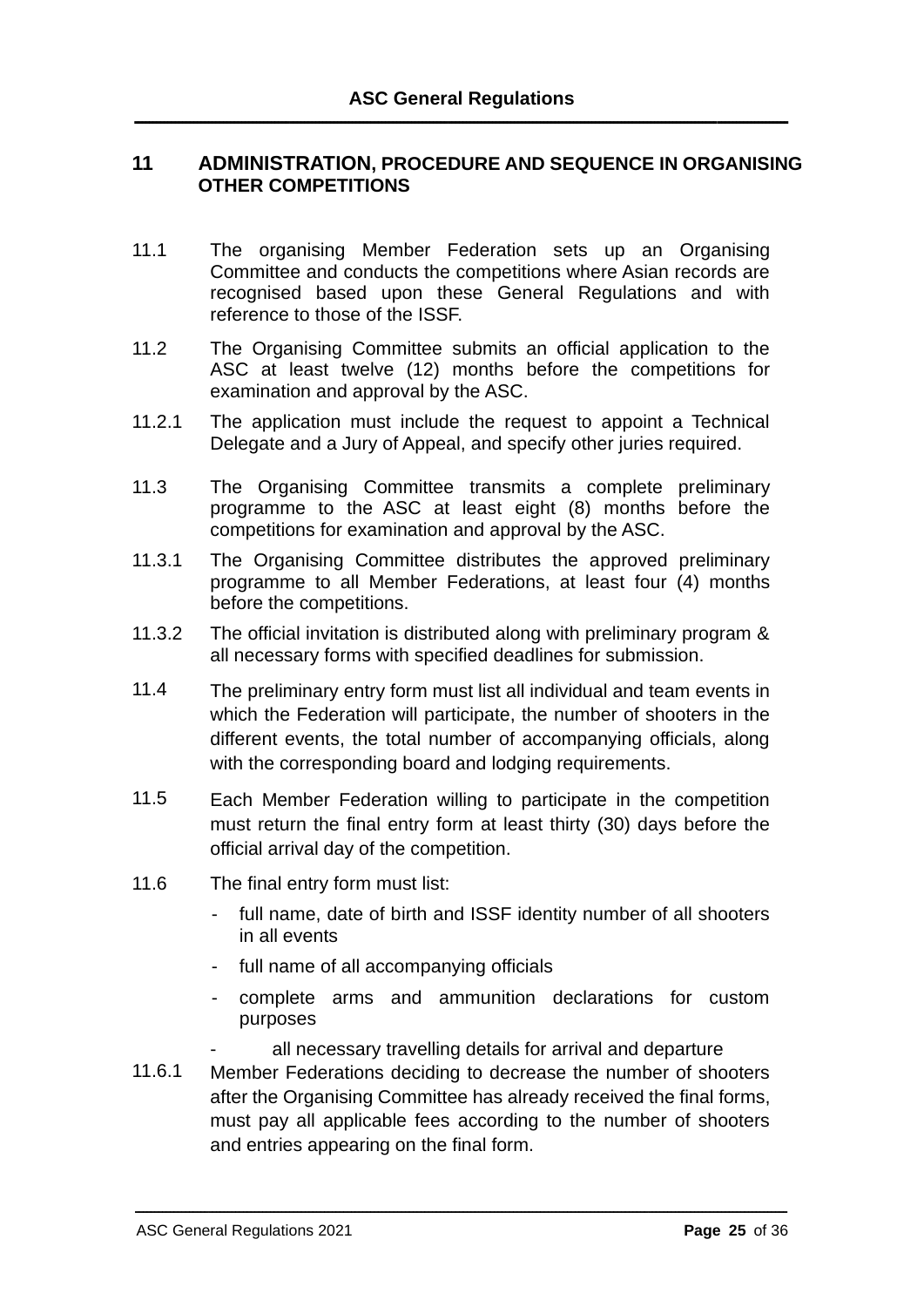- 11.7 The Organising Committee reserves the right to reject any entries received after the above-mentioned deadlines.
- 11.8 Delegations that have not submitted their final entry in due time are not allowed to participate in the competitions, even if they reach the competitions location anyway.
- 11.9 A late entry may be accepted by the Organising Committee only under the following restrictions:
	- The final programme must not be changed
	- The late entry does not interfere negatively with any other organizational matters
- 11.10 The ASC supervises the competitions through a Technical Delegate, according to Art. 1.2.5 of the ASC Constitution.
- 11.10.1 The ASC appoints the Technical Delegate preferably (6) months before the competitions.
- 11.10.2 The Technical Delegate must not be a member of the host country's Federation(s).
- 11.10.3 The Technical Delegate is responsible to oversee the preparation and organization process, the ranges and other facilities, and to provide advice to the Organising Committee before and during the competitions. The Technical Delegate is authorized to create a Jury of Appeal, if necessary.
- 11.10.4 The Technical Delegate must be invited to the site of the competitions, at the expense of the Organising Committee, at least a few days before the opening ceremony, as agreed with the Organising Committee.
- 11.11 The Organising Committee provides free transport from the local airport or railway station to the hotel and from the hotel to the shooting ranges.
- 11.12 The participating Member Federations are responsible for covering travel and accommodation expenses (board and lodging) for all delegation members.
- 11.13 Board and lodging expenses charged by the Organising Committee must always be the most economical available on the local market at two or more different price levels.
- 11.14 Two (2) copies of the official result lists must be forwarded to the ASC no later than three (3) days from the end of the Championships. A list, showing the number of countries and competitors participating in each discipline, by event, must be included with the result lists.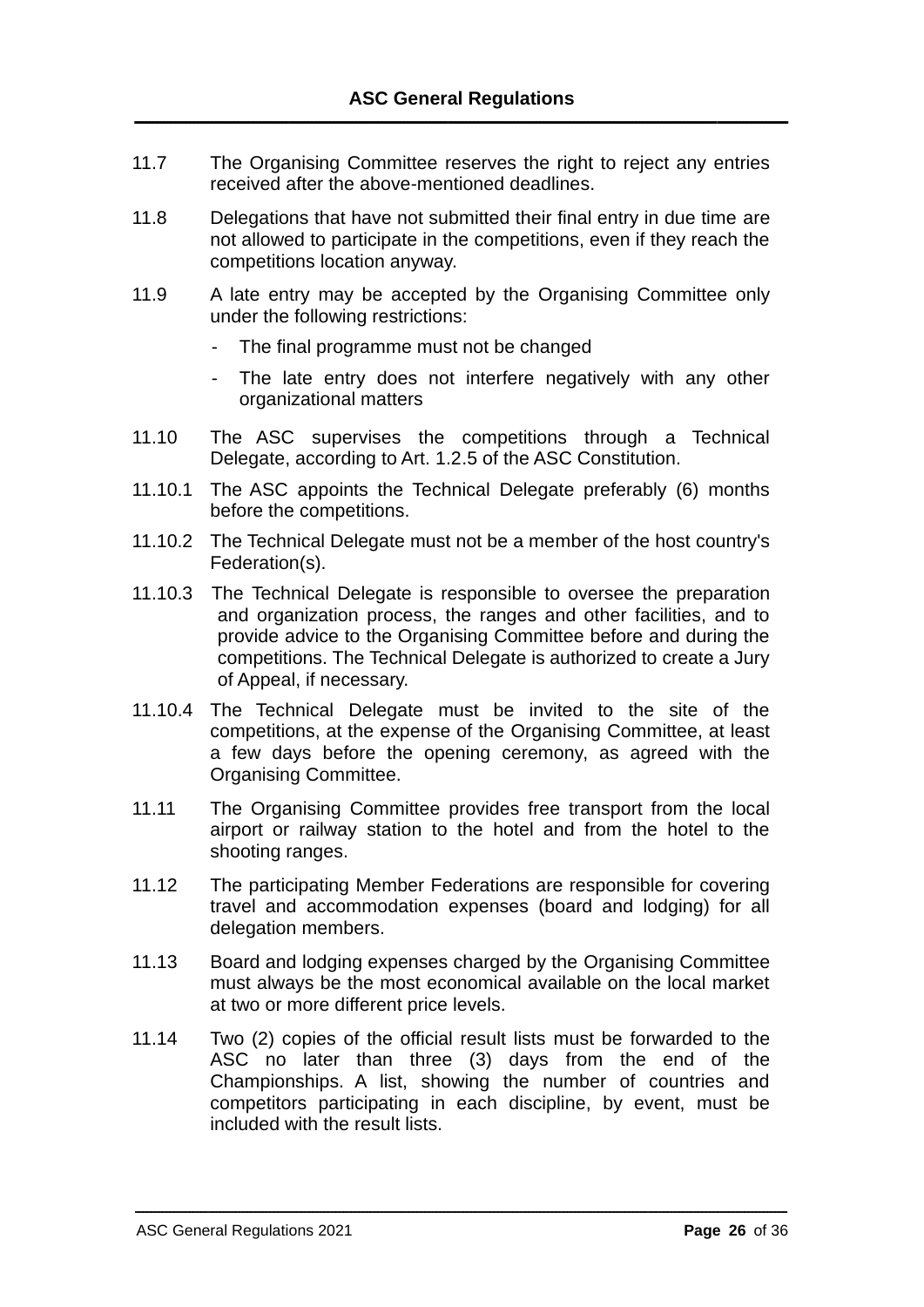# **12 ADMINISTRATION, PROCEDURE AND SEQUENCE IN ORGANISING TRAINING COURSES**

- 12.1 Member Federations willing to organize and host courses for coaches, referees or judges must submit their application to the ASC at least six (6) months before the courses.
- 12.2 The application must contain in detail the formal request for appointing the required instructor(s) and any other eventual request for assistance by the ASC Headquarters.
- 12.3 The course instructor(s) shall be appointed at least five (5) months before the course.
- 12.4 The organizers must forward the detailed preliminary programme of the course to the ASC Headquarters at least four (4) months before the course, for approval by the ASC.
- 12.5 The organizers must issue the official invitation, complete with the approved detailed preliminary programme, at least three (3) months before the course. The ASC is responsible for circulating the same as soon as possible among all ASC Member Federations.
- 12.6 Member Federations willing to participate must provide the Organising Federation with full detail of the nominees, including a copy of passport and a personal CV, at least thirty (30) days before the official arrival day of the courses, with copy to the ASC.
- 12.7 The Organising Federation must submit a detailed report to the ASC within at least thirty (30) days from the end of the course. The report must provide complete information about the general performance and outcome of the course, the number and identity of participants, details of licenses and certificates issued, and other useful remarks and experiences.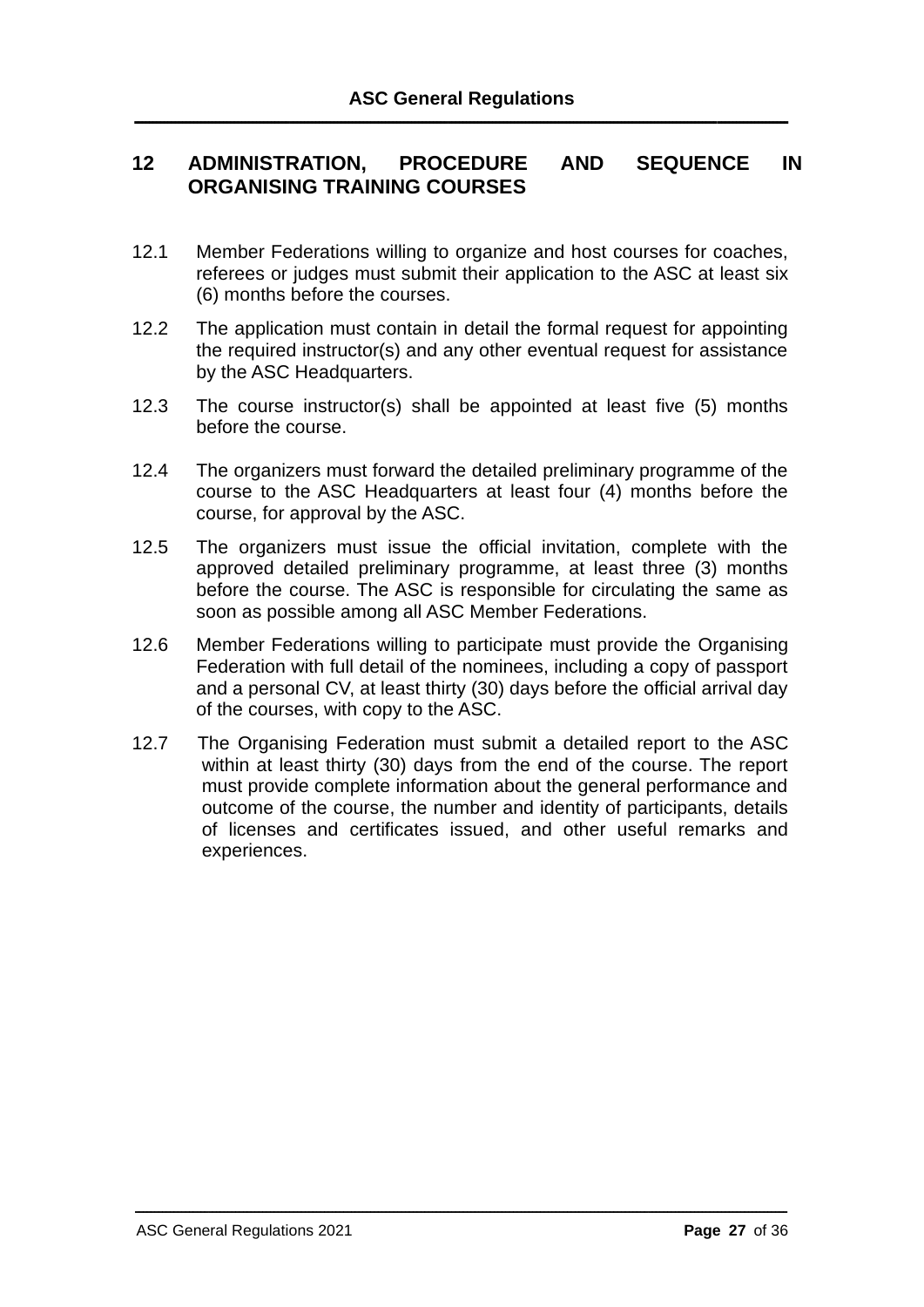# **13 COMPETITION PROCEDURE AND ANTI-DOPING CONTROL**

- 13.1 The full name of shooters and substitutes in each event must be registered with the Organising Committee at least 48 hours before the event is scheduled to start.
- 13.2 Firing positions and times are assigned by the drawing of lots and in a way that all competitors fire as much as possible under similar conditions and during the same period of time. If the number of competitors exceeds the number of firing points available in outdoor competitions (25m and 50m), the Organising Committee must split competitors and national teams in two or more relays, in accordance with applicable ISSF rules.
- 13.3 One (1) to three (3) firing points at both ends of the range shall always be left free to establish equal range conditions for all shooters, ensuring that some reserve firing points are there, in case of range break-downs.
- 13.4 Doping control in Asian Shooting Championships and in other ASC supervised competitions is conducted in all events and categories according to procedures and standards established by the ISSF anti-doping rules.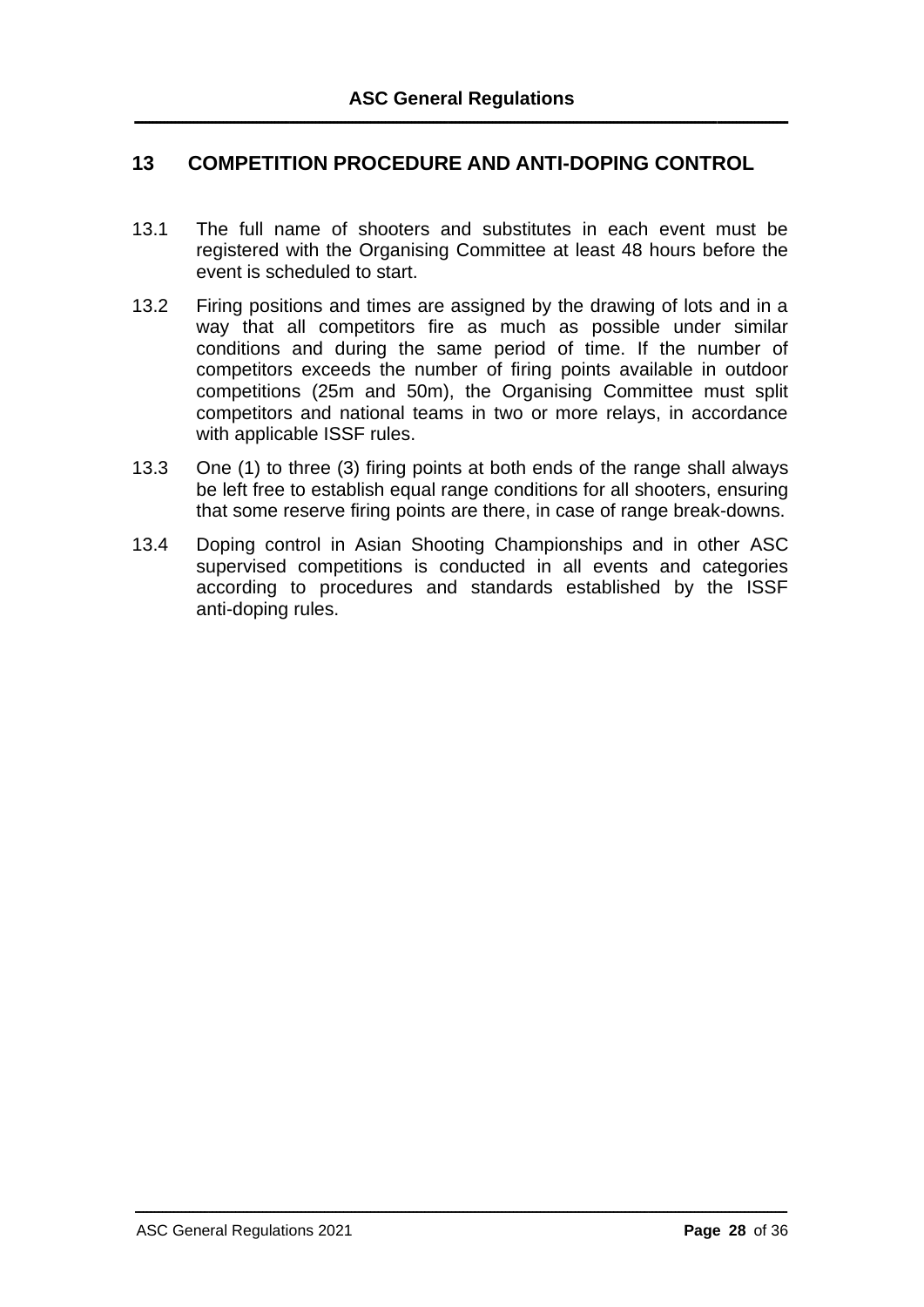# **14 JURIES**

- 14.1 In all Asian championships and competitions, the ASC designates and appoints juries in all the main groups of events and classification.
- 14.2 Juries consist either of a Chairman and two (2) to six (6) members for Rifle and Pistol events or a (Chairman and two (2) to eight (8) members for Shotgun events. The Chairman is selected from an ASC Member Federation. At least one (1) member of each jury is from the organising Federation, but not the Chairman.
- 14.3 Depending on the number of events at the championships, the following juries are designated:
	- Jury for rifle events
	- Jury for pistol events
	- Jury for shotgun events
	- Jury for running target events
	- Jury for RTS (Results, Timing and Scoring).
	- Jury for Equipment Control.
- 14.4 Arms and equipment control at the championships is under the responsibility of the Organising Committee. However, at least one (1) jury member of the relevant discipline must always attend the arms and equipment control.
- 14.5 In all championships, the Technical Delegate is authorized to create a Jury of Appeal, if necessary.
- 14.5.1 The Jury of Appeal consists of a Chairman and two (2) to four (4) members. Jury of Appeal will be established for all Events (Rifle, Pistol and Shotgun). At least one (1) member of the Jury of Appeal is from the organising Federation, but not the Chairman.
- 14.6 All jury members must hold a valid ISSF "A" or "B" license and must reach the championships site before the first training day.
- 14.6.1 Travel expenses of all Juries and Referees are covered by the Organising Committee (Maximum reimbursement one (1) thousand Euro), unless the Organizing Committee provide flight tickets.
- 14.6.2 Living expenses of all jury members during their stay, including single-room lodging, are covered by the Organising Committee, which is responsible also for their local transportation to and from the local airport or railways station, and to and from the shooting ranges. An amount of no less than 50 USD per day must also be paid as allowance to jury members assigned by the Organising Committee.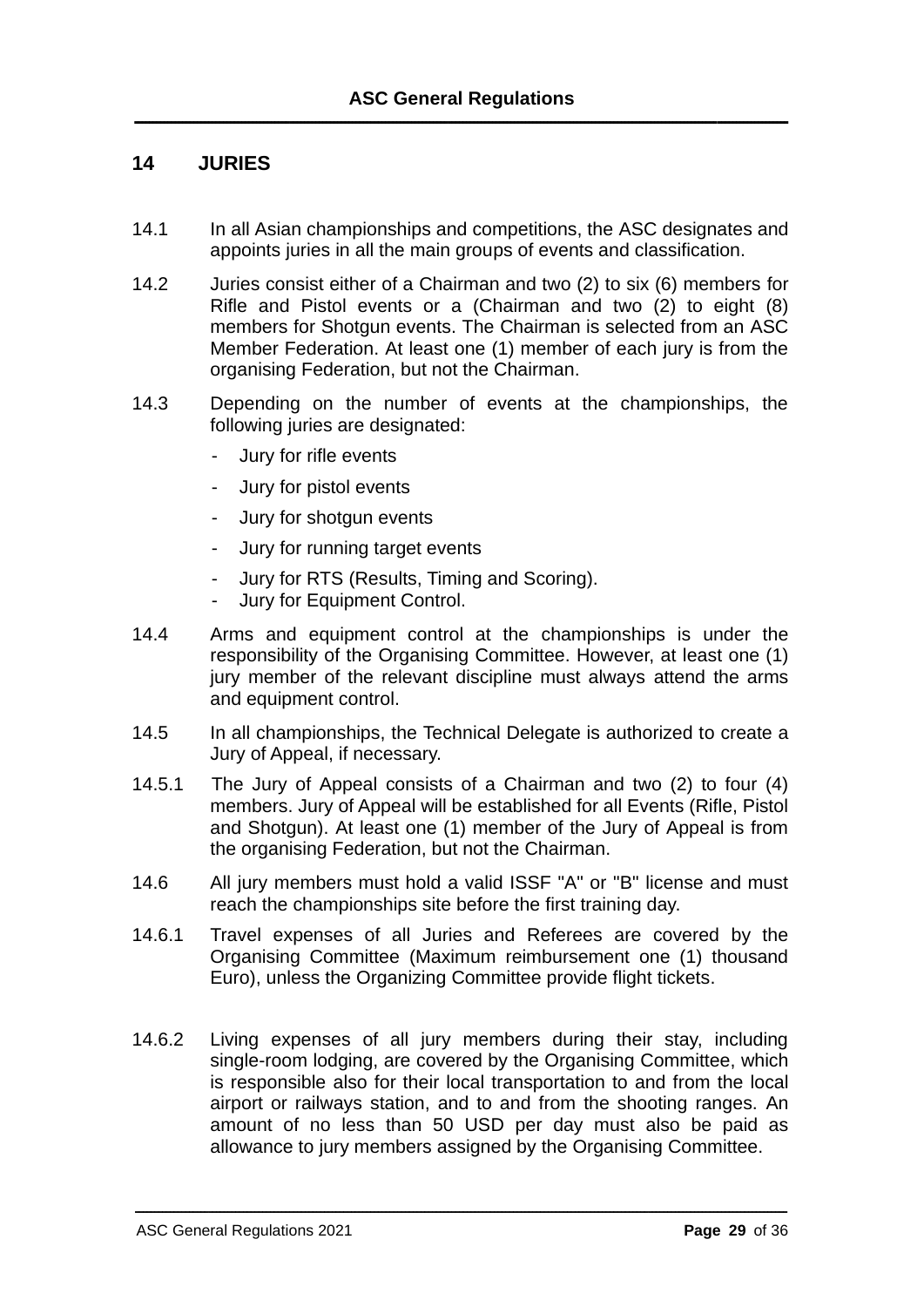- 14.6.3 The Organising Committee is responsible for notifying the jury members of accommodation arrangements and for obtaining all travel details.
- 14.7 Juries have the following duties:
- 14.7.1 Juries of different events and activities supervise, assist, advise and decide in relation to all questions and problems concerning competitions, competitors and results within their respective responsibilities and in accordance with the ASC General Regulations and the ISSF General Regulations and Rules.
- 14.7.2 The Jury of Appeal is responsible for taking final decisions on all appeals filed over decisions taken by juries (see also the ISSF Technical Rules).
- 14.7.3 The actual conduct of and responsibility for the Asian Shooting Championships lies with the Organising Committee.
- 14.8 Protests and appeals shall be dealt with and settled according to the ISSF Technical Rules.
- 14.9 Decisions by the RTS Jury on the value or number of shots on a target are final and may not be appealed.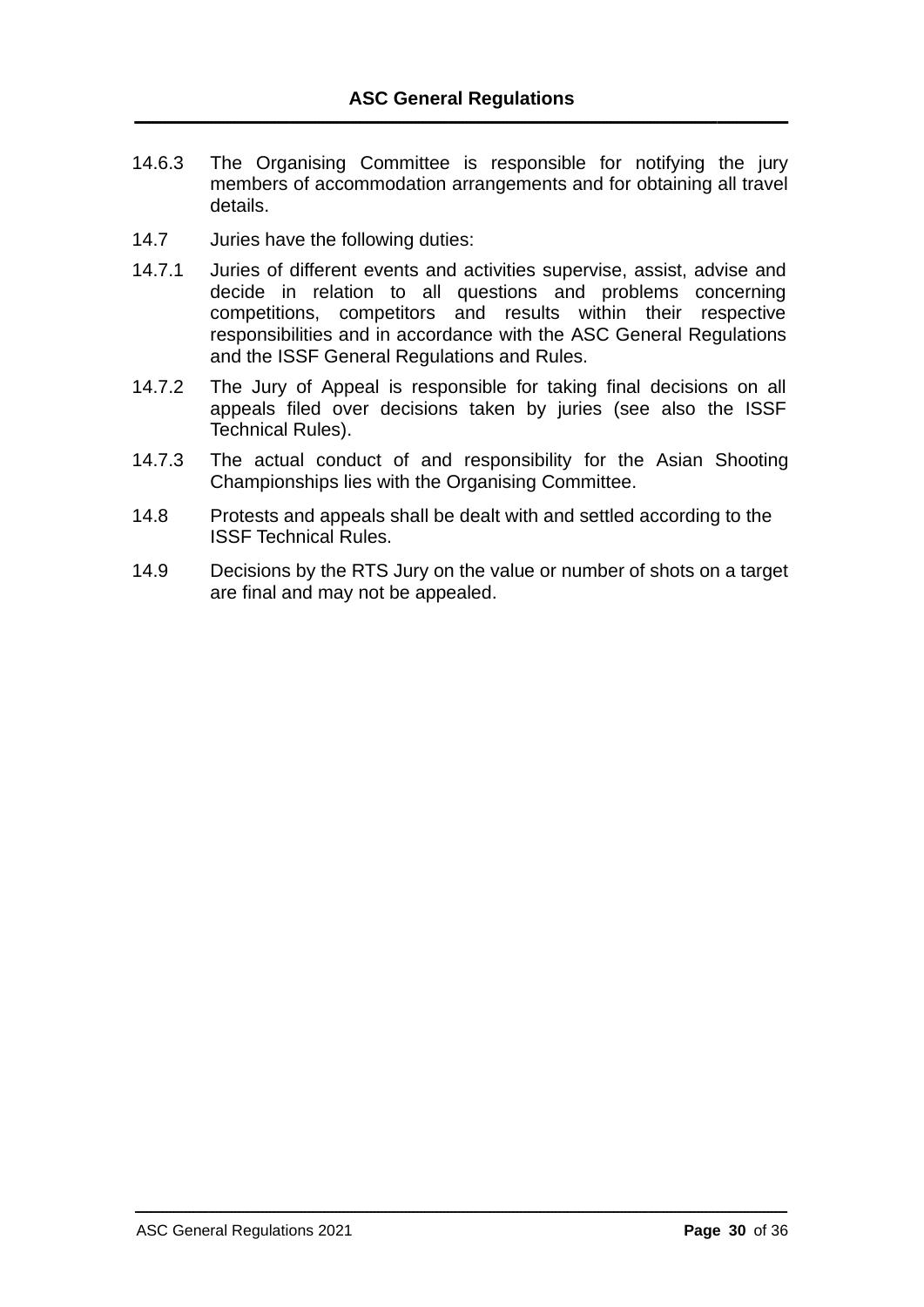# **15 PROTOCOL AND AWARDS**

- 15.1 The Asian Shooting Championships are inaugurated with an official opening ceremony either the first day of competition or the previous day. A closing ceremony takes place on the last day of competition. The ASC approves arrangements for the opening and closing ceremonies.
- 15.2 Victory ceremonies are held for each championship event under the following conditions:
- 15.2.1 The flags of the countries of the first three individual or team winners are raised while playing the respective national anthem.
- 15.2.2 Under special circumstances, if the above-mentioned procedure cannot be followed, the ASC may approve another arrangement properly honouring winners and their countries.
- 15.2.3 Victory ceremonies normally take place shortly after the closure of each event. They may also take place just before the closing ceremony or be part thereof, for all championships events.
- 15.3 Flags, anthems and emblems used by Member Federations must be submitted to and approved by the ASC.
- 15.4 The programme for the opening, closing and victory ceremonies is approved by the ASC. Timing of all ceremonies is arranged by the Organising Committee with the agreement of the ASC.
- 15.5 In the Asian Shooting Championships, the Organising Committee awards:
- 15.5.1 Medals in gold, silver, and bronze (gilded, silvered or bronzed) to the first three (3) positions of each individual event. A minimum of fifteen (15) individuals in each men's event, or ten (10) individuals in each women's and in each junior's event, must participate before individual medals are awarded.
- 15.5.2 Medals in gold, silver, and bronze (gilded, silvered or bronzed) to each member of the first three (3) positions of each team event. A minimum of five (5) teams in each men event, four (4) teams in each women event, three (3) teams in each juniors' event, must participate before team medals are awarded. Medals in gold, silver and bronze colors to each member of the first three (3) Mixed Team events winners. A minimum of eight (8) Mixed Team in each of the events, five (5) Mixed Team in each of Junior events must participate in order that Mixed Team medals shall be awarded. If the number of participants of individual, team and mixed teams is insufficient, the "ASC Grand Prix" will be awarded.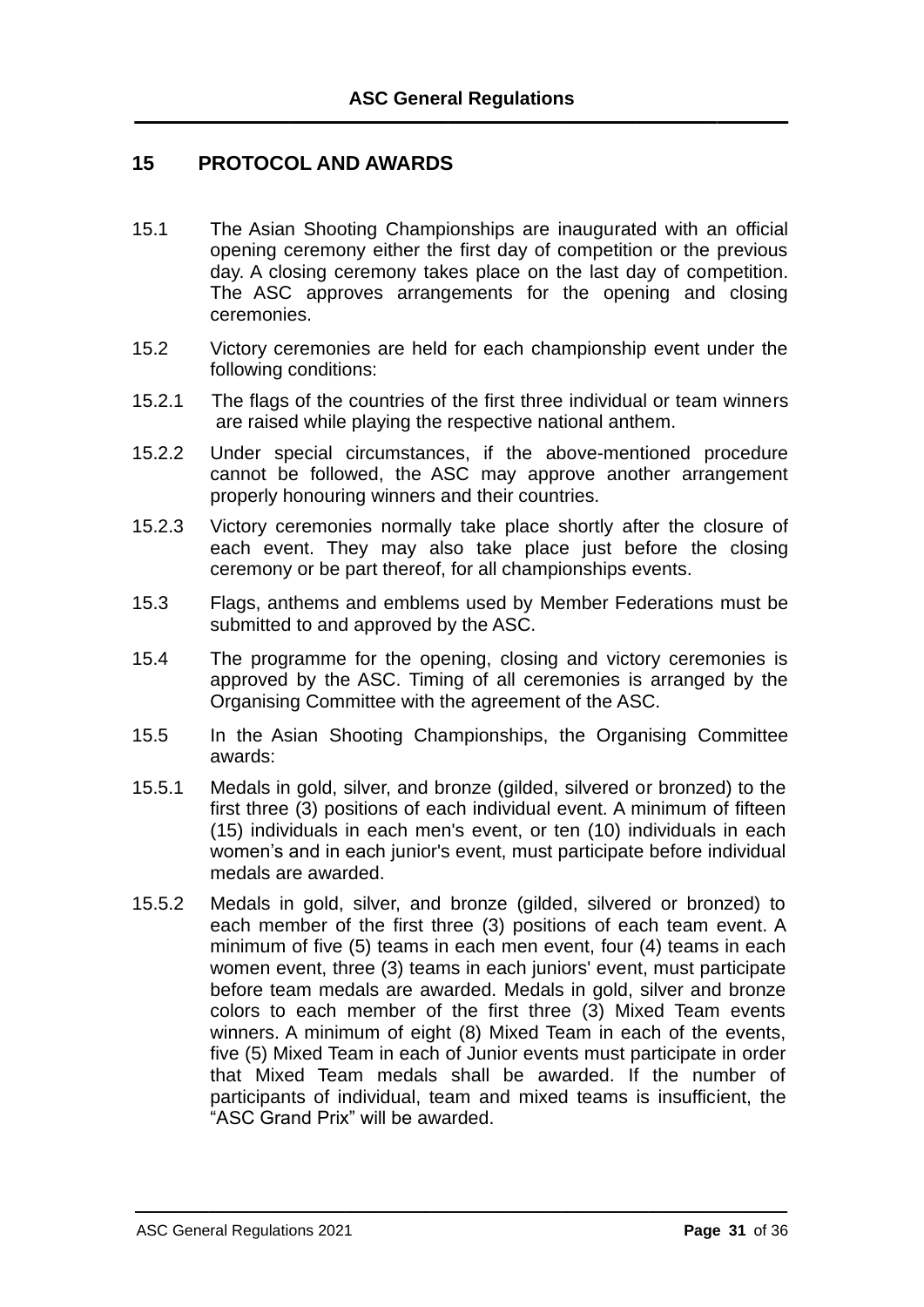- 15.5.3 Certificates or diplomas to ten (10) leading competitors in each individual event and to three (3) leading teams in each team event.
- 15.5.4 Commemorative medals, of different design from winners' medals, badges or similar items to each other competitor, team official, judge, and delegate.
- 15.6 In other ASC supervised regional competitions, the Organising Committee awards:
- 15.6.1 Medals in gold, silver, and bronze (gilded, silvered or bronzed) to the first three (3) positions of each individual event. A minimum of nine (9) individuals in each men and each women event, or six (6) individuals in each juniors' event, must participate before individual medals are awarded.
- 15.6.2 Medals in gold, silver, and bronze (gilded, silvered or bronzed) to each member of the first three (3) positions of each team event. A minimum of three (3) teams in each men and each women event, or two (2) teams in each juniors' event, must participate before team medals are awarded.
- 15.7 If no individual or team medals can be awarded for particular events due to insufficient entries received within the fixed deadline (30 days before official arrival day of the competitions, as per Art. 10.6 and 11.6 hereof), the Organising Committee must immediately inform, within the next 24 hours, by fax or e-mail, all the Member Federations which have entered that event, so that they have the option to withdraw.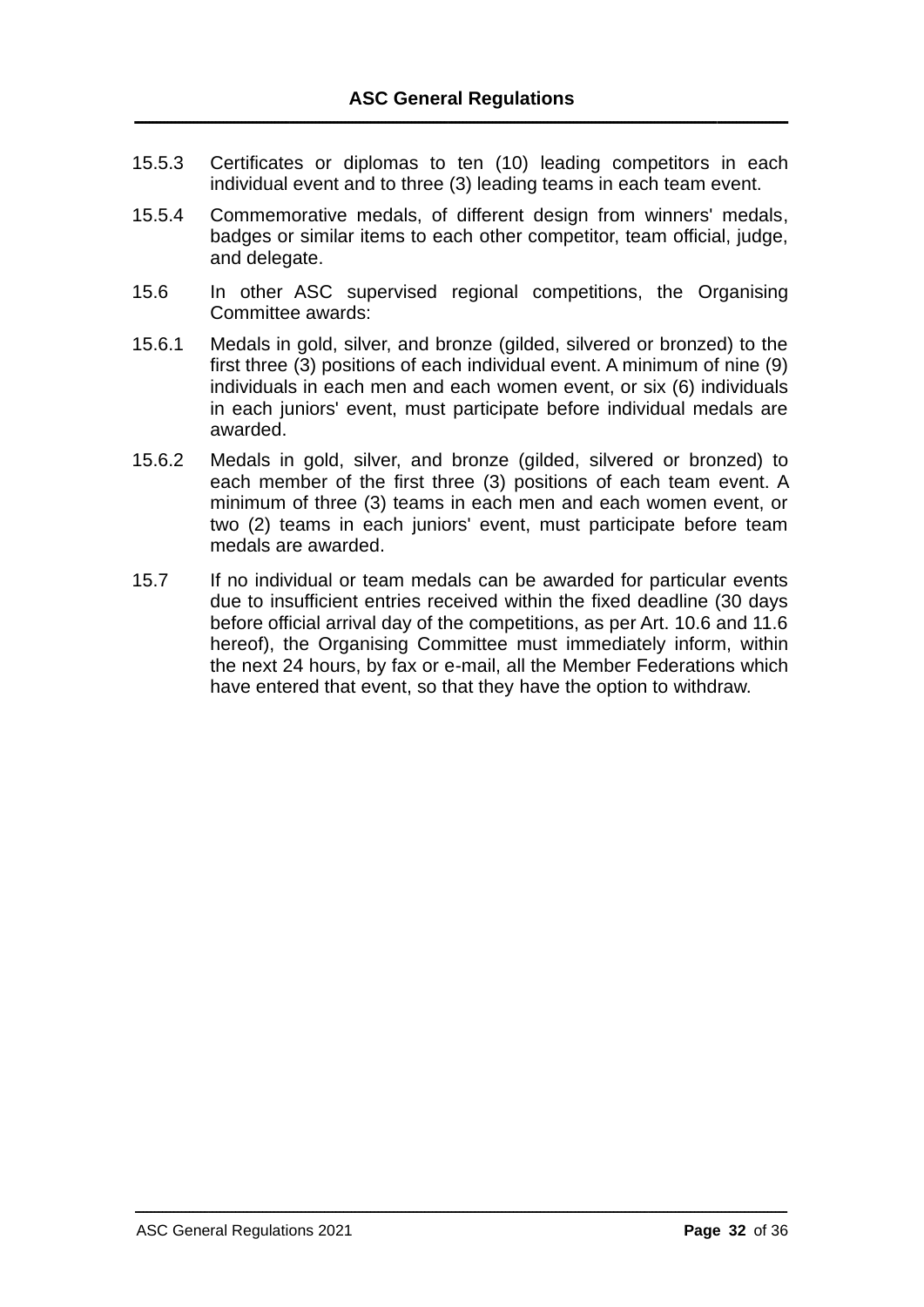# **16 RECORDS**

- 16.1 World records may be established in all ISSF recognised senior and junior events in Asian Shooting Championships and Asian Games which have been conducted under the ASC and ISSF Rules and Regulations.
- 16.2 Asian records will be recognised in all events in Asian Games, Asian Youth Games, Asian Shooting Championships, Asian Rifle/Pistol Cup, Asian Shotgun Cup and Asian Grand Prix, if a minimum of fifteen (15) competitors participate in individual events, and five (5) countries in team events.
- 16.3 Junior Asian Records will be recognised in all junior events or junior athletes in senior events in Asian Games, Asian Youth Games, Asian Shooting Championships, Asian Rifle/Pistol Cup, Asian Shotgun Cup and Asian Grand Prix, if a minimum of ten (10) competitors participate in individual events and three (3) teams in team events.
- 16.4 The ASC will issue an Asian Record Diploma to individual shooters or team members who establish new Asian Records.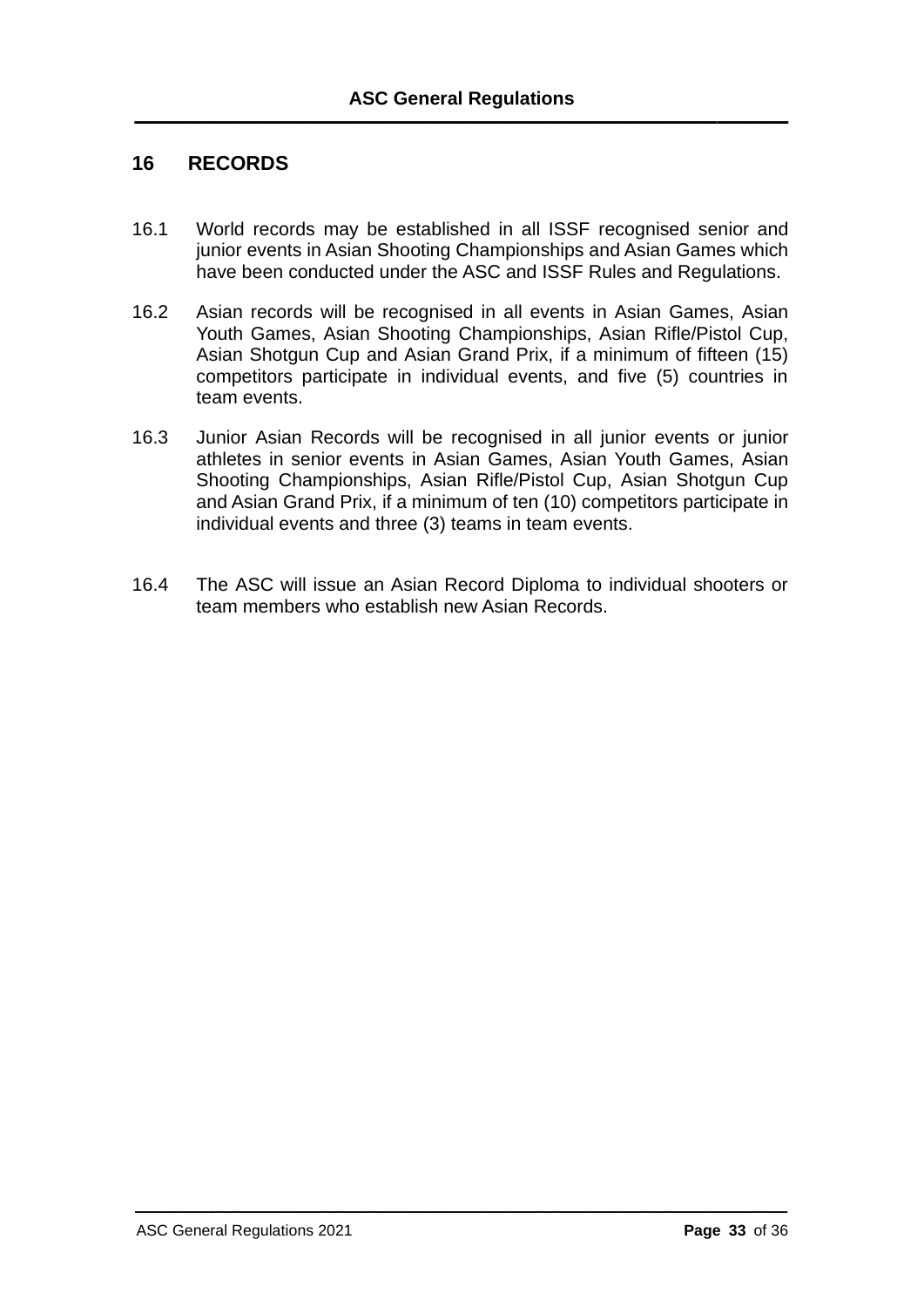# **17 REPORTS BY THE ORGANISING COMMITTEE**

- 17.1 Within one (1) month from the end of competitions, the Organising Committee must submit a comprehensive report to the ASC, covering at least:
- 17.1.1 All technical details regarding the conduct of championships, including the official programme.
- 17.1.2 All details regarding the observation of the protocol and ceremonies at the championships.
- 17.1.3 The result list for all competitors in all events.
- 17.1.4 Details on new or equalled Asian Records confirmed by the Chairman of the RTS Jury.
- 17.1.5 A complete statement of account on all entry fees paid.
- 17.1.6 A letter or recommendation of persons who have made an extraordinary contribution to the success of championships.
- 17.1.7 Useful experiences and proposals that may contribute to the improvement of future Asian Shooting Championships.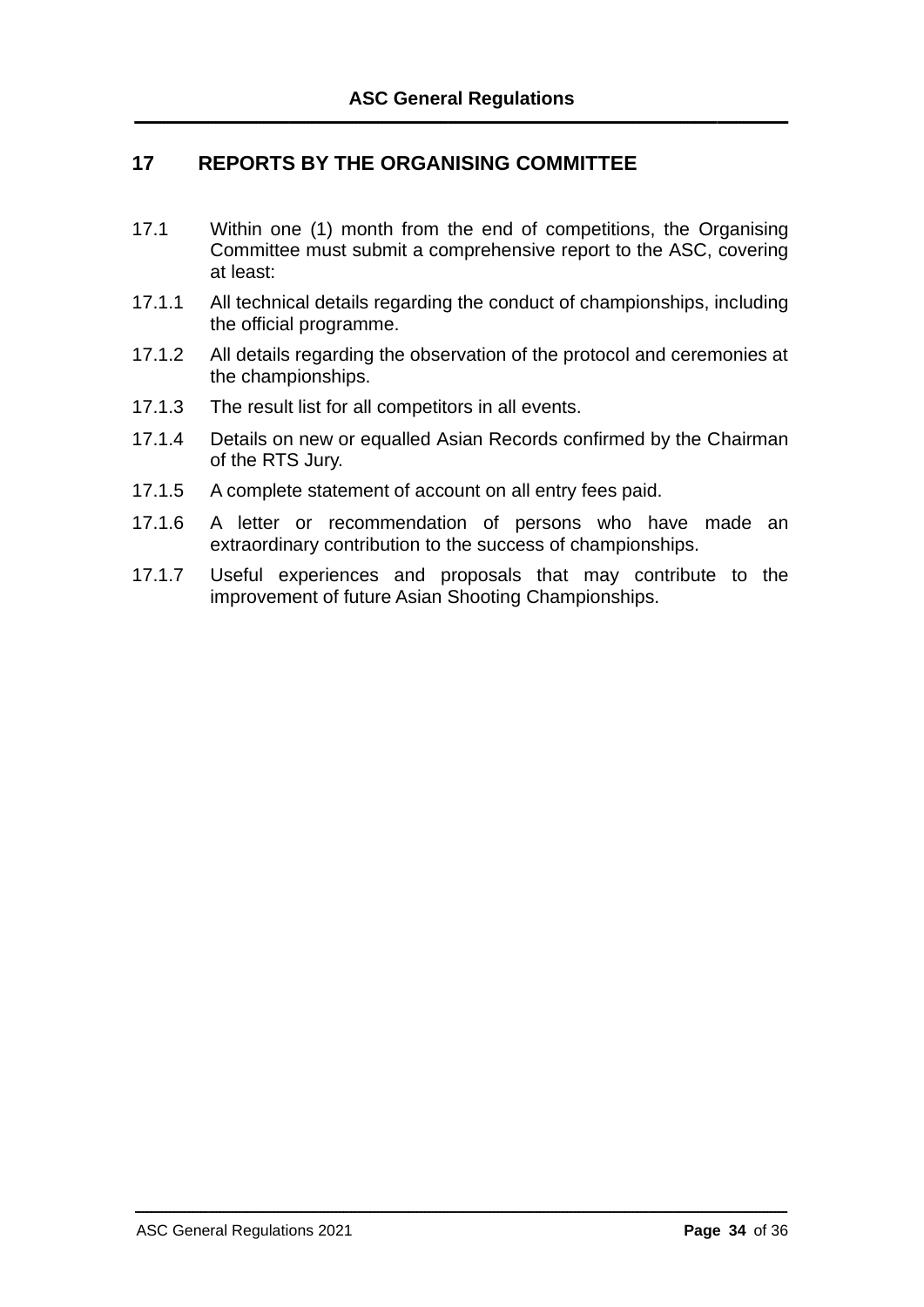# **18 MEDIA RELATIONS**

- 18.1 A good relationship with the media shall be maintained at all times.
- 18.2 Necessary facilities and means such as modern telecommunication services shall be granted to media operators (press, radio, television, etc.) before and during the championships, as long as they do not cause inconvenience to shooters in competitions.
- 18.3 Provisions for interviews, photography and other media requirements will be made by the Organising Committee to ensure that media operators may access competitors and team leaders.
- 18.4 Media representatives will communicate with shooters only through their respective team leaders. Team leaders may grant permission to media representatives to communicate directly with shooters.